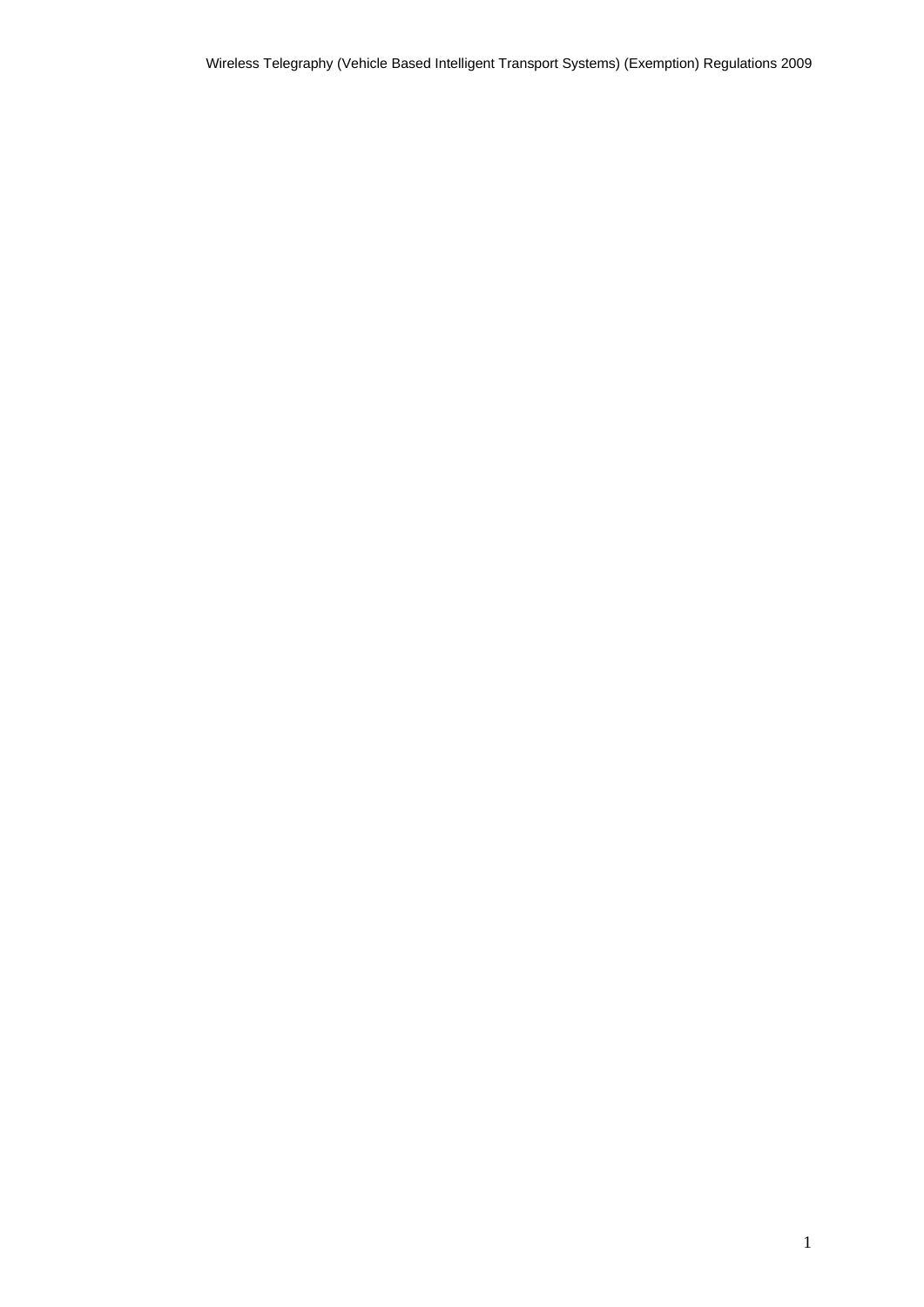# **Contents**

| <b>Section</b> |                                                                                                                         | Page |
|----------------|-------------------------------------------------------------------------------------------------------------------------|------|
| 1              | <b>Executive Summary</b>                                                                                                | 3    |
| 2              | Background                                                                                                              | 4    |
| 3              | General effect of the Wireless Telegraphy (Vehicle Based<br>Intelligent Transport Systems) (Exemption) Regulations 2009 | 7    |
| Annex          |                                                                                                                         | Page |
| 1              | Responding to this consultation                                                                                         | 8    |
| $\overline{2}$ | Ofcom's consultation principles                                                                                         | 10   |
| 3              | Consultation response cover sheet                                                                                       | 11   |
| 4              | <b>Impact Assessment</b>                                                                                                | 13   |
| 5              | <b>Proposed Regulations</b>                                                                                             | 17   |
| 6              | Safety-related ITS Decision                                                                                             | 20   |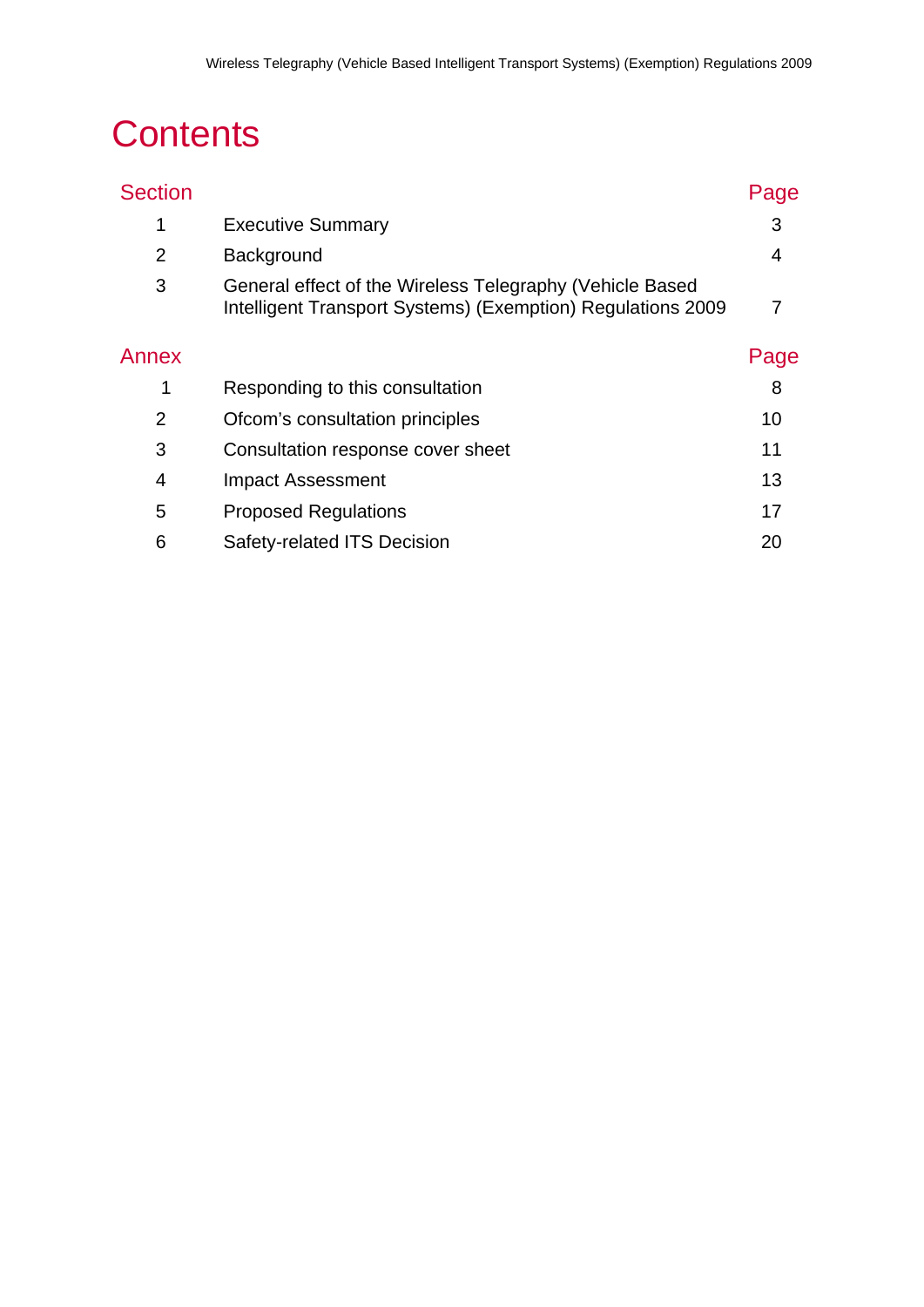# **Section 1**

# **Executive Summary**

- 1.1 This document consults on draft regulations to exempt the use of vehicle based safety-related applications of Intelligent Transport Systems (ITS) from the requirement to be licensed. This notice outlines our intention to make the Wireless Telegraphy (Vehicle Based Intelligent Transport Systems) (Exemption) Regulations 2009 ("the Proposed Regulations").
- 1.2 The Proposed Regulations will implement the vehicle based requirements of the Commission Decision of 5 August 2008 on the harmonised use of radio spectrum in the 5875 - 5905 MHz frequency band for safety-related applications of Intelligent Transport Systems (ITS)  $2008/671/EC<sup>1</sup>$  (the "Decision"). A copy of the Decision can be found in Annex 6. The Decision aims to support the European Union's *e*Safety Initiative with its goal to reduce the number of road fatalities each year.
- 1.3 ITS is an umbrella term, to describe a number of transport supporting services, ranging from driver aids intended to mitigate against accidents through to commercial services for drivers and passengers. These systems are intended to provide drivers with additional information and give an early warning of potential dangers. ITS as a system includes equipment able to communicate between cars and between the car and any roadside infrastructure.
- 1.4 We are proposing to only exempt from licensing safety-related vehicle based applications. For safety-related ITS infrastructure we plan to issue licences on nonexclusive basis. This consultation is asking for comments on the drafting of the Proposed Regulations and is not intended to address issues surrounding the general policy on the use of spectrum for this purpose or the deployment of non-safety related ITS in the UK.
- 1.5 A Regulatory Impact Assessment (RIA) for the Regulations is available at Annex 4 to this document. The RIA sets out the risks, costs and benefits of our decision and the effects that these will have on the costs to business.
- 1.6 The Proposed Regulations are included in this document at Annex 5.<sup>2</sup> Comments on the regulations are invited by **5pm** on **12 December 2008**. Subject to consideration of responses we intend to bring the new Regulations into force by February 2009.

<sup>1</sup>  $\frac{1 \text{ http://www.erodocdb.dk/docs/doc98/official/pdf/2008671EC.pdf}}{2 \text{ Further series}}$ 

<sup>&</sup>lt;sup>2</sup> Further copies may be obtained from www.ofcom.org.uk or from Ofcom at Riverside House, 2a Southwark Bridge Road, London SE1 9HA.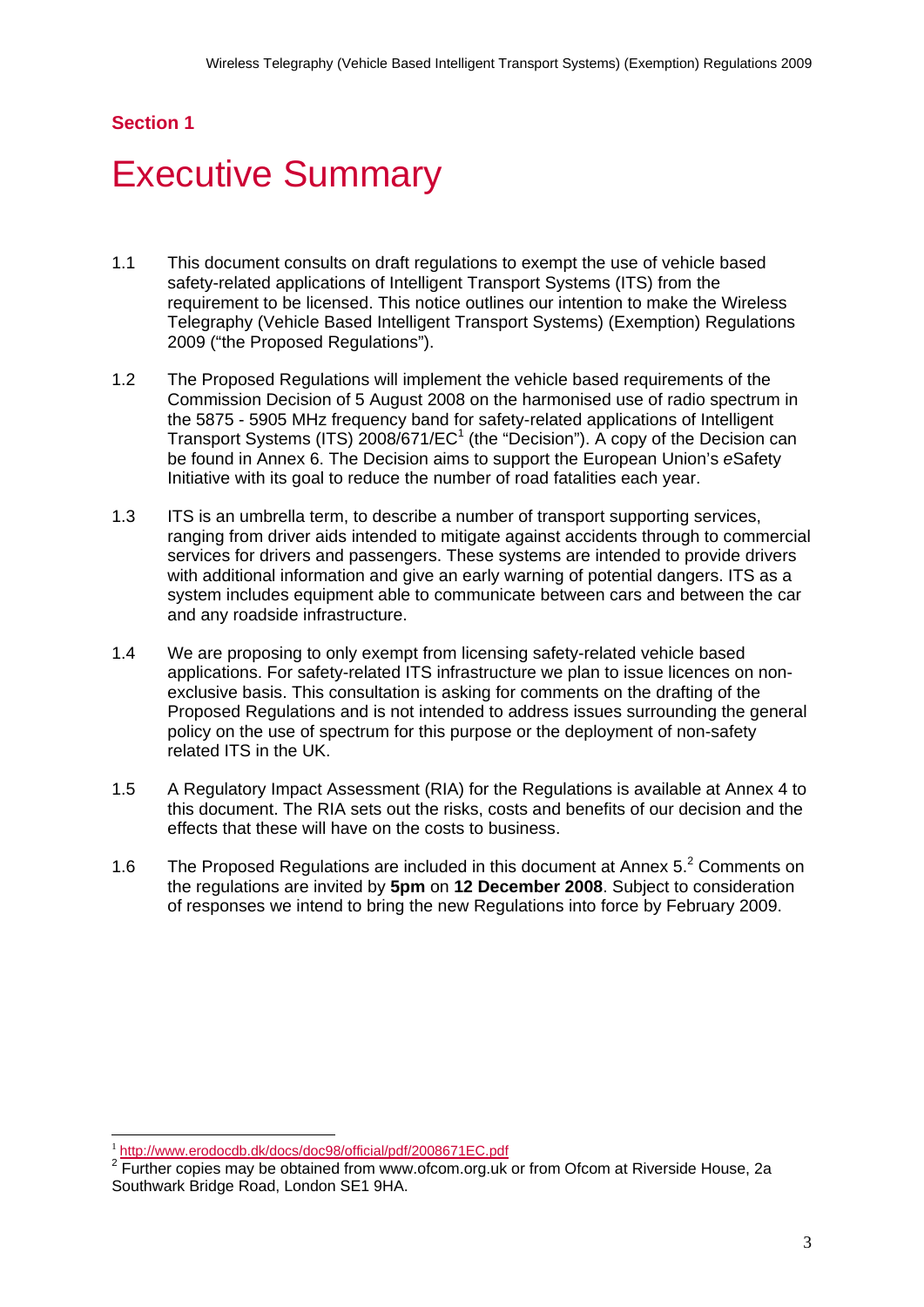# **Section 2**

# **Background**

- 2.1 We are responsible for authorising civil use of the radio spectrum and achieve this by granting wireless telegraphy licences under the Wireless Telegraphy Act 2006 ("the Wireless Telegraphy Act") and by making regulations exempting users of particular equipment from the requirement to hold such a licence. Under section 8(1) of the Wireless Telegraphy Act, it is an offence to establish, install or use equipment to transmit without holding a licence granted by us unless the use of such equipment is exempted. Under section 8(4) of the Wireless Telegraphy Act, we must make regulations to exempt equipment if its installation or use is unlikely to cause undue interference.
- 2.2 In accordance with the requirements of section 122(4) and (5) of the Wireless Telegraphy Act this document gives notice of our intention to make the Proposed Regulations.

## **What are safety-related ITS applications**

2.3 Safety-related ITS applications are intended to provide information to vehicles to avoid potentially dangerous traffic situations or to reduce the seriousness of an accident. This information, when received in advance, provides an early warning to the driver and becomes increasingly time-critical as the vehicle approaches the site of an incident or potential accident.

| <b>Application</b>                      | <b>Description</b>                                                                                                                                                                                                                                 |  |  |
|-----------------------------------------|----------------------------------------------------------------------------------------------------------------------------------------------------------------------------------------------------------------------------------------------------|--|--|
| <b>Cooperative Collision Warning</b>    | Cooperative collision warning collects surrounding vehicle locations and dynamics                                                                                                                                                                  |  |  |
|                                         | and warns the driver when a collision is likely.                                                                                                                                                                                                   |  |  |
| Work Zone Warning                       | Work zone safety warning refers to the detection of a vehicle in an active work zone                                                                                                                                                               |  |  |
|                                         | area and the indication of a warning to its driver.                                                                                                                                                                                                |  |  |
| Approaching Emergency                   | This application provides the driver a warning to yield the right of way to an                                                                                                                                                                     |  |  |
| Vehicle Warning                         | approaching emergency vehicle.                                                                                                                                                                                                                     |  |  |
| <b>Traffic Signal Violation Warning</b> | Traffic signal violation warning uses infrastructure-to-vehicle communication to warn<br>the driver to stop at the legally prescribed location if the traffic signal indicates a stop<br>and it is predicted that the driver will be in violation. |  |  |
| Emergency Vehicle Signal<br>Pre-emption | This application allows an emergency vehicle to request right of way from traffic<br>signals in its direction of travel.                                                                                                                           |  |  |
| In-Vehicle Signage                      | The in-vehicle signage application provides the driver with information that is typically<br>conveyed by traffic signs.                                                                                                                            |  |  |
| Road Condition Warning                  | Road condition warning is used to provide warning messages to nearby vehicles<br>when the road surface is icy, or when traction is otherwise reduced.                                                                                              |  |  |
| Low Bridge Warning                      | Low bridge warning is used to provide warning messages especially to commercial                                                                                                                                                                    |  |  |
|                                         | vehicles when they are approaching a bridge of low height.                                                                                                                                                                                         |  |  |
| Highway/Rail Collision Warning          | Railroad collision avoidance aids in preventing collisions between vehicles and trains<br>on intersecting paths.                                                                                                                                   |  |  |
| Wrong Way Driver Warning                | This application warns drivers that a vehicle is driving or about to drive against the<br>lflow of traffic.                                                                                                                                        |  |  |
| <b>Emergency Electronic Brake</b>       | When a vehicle brakes hard, the Emergency Electronic Brake light application sends                                                                                                                                                                 |  |  |
| Lights                                  | a message to other vehicles following behind.                                                                                                                                                                                                      |  |  |
| <b>Right Turn Assistant</b>             | The Right Turn Assistant application provides information to drivers about oncoming                                                                                                                                                                |  |  |
|                                         | traffic to help them make a right turn at a signalised intersection without a phasing<br>right turn arrow.                                                                                                                                         |  |  |
| <b>Curve Speed Warning</b>              | Curve speed warning aids the driver in negotiating curves at appropriate speeds.                                                                                                                                                                   |  |  |
| <b>Vehicle-Based Road Condition</b>     | This in-vehicle application will detect marginal road conditions using on-board                                                                                                                                                                    |  |  |
| Warning                                 | systems and sensors (e.g. stability control, ABS), and transmit a road condition<br>warning, if required, to other vehicles via broadcast.                                                                                                         |  |  |
|                                         |                                                                                                                                                                                                                                                    |  |  |

## **Table 1: Examples of safety-related ITS applications**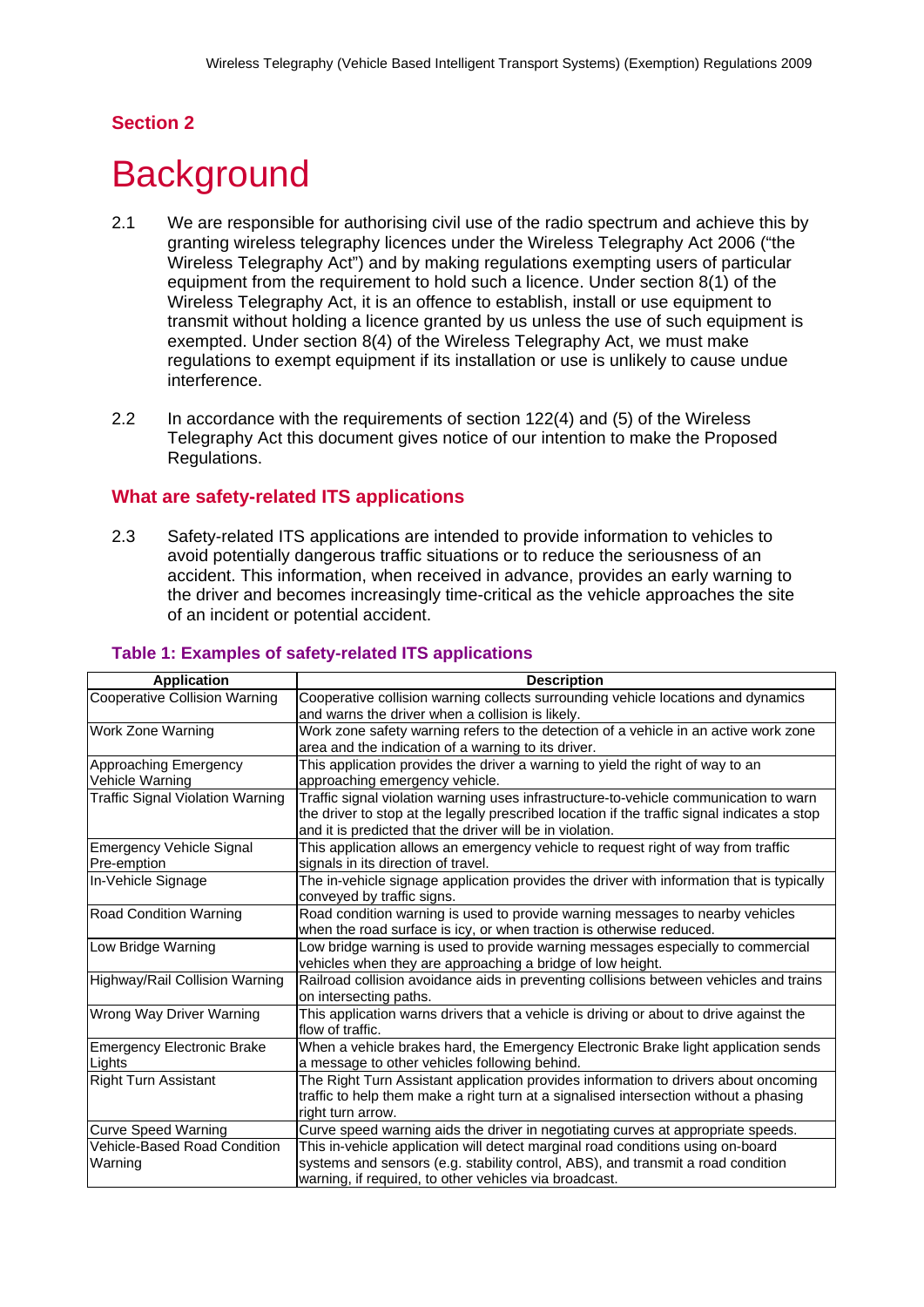| <b>Application</b>               | <b>Description</b>                                                                                                                    |
|----------------------------------|---------------------------------------------------------------------------------------------------------------------------------------|
| Low Parking Structure Warning    | This application provides drivers with information concerning the clearance height of a<br>parking structure.                         |
| Lane Change Warning              | This application provides a warning to the driver if an intended lane change may<br>cause a crash with a nearby vehicle.              |
| Highway Merge Assistant          | This application warns a vehicle on a highway on-ramp if another vehicle is in its<br>merge path (and possibly in its blind spot).    |
| Cooperative Glare Reduction      | This application uses C2C-C to allow a vehicle to automatically switch from<br>high-beams to low-beams when trailing another vehicle. |
| Intelligent Intersection Control | Alerts driver to other vehicles at intersections.                                                                                     |

*Source: Extract from ETSI TR 102 492-1* 

# **European Commission Decision**

- 2.4 The European Union launched in 2002, in partnership with the automotive industry and other stakeholders, its *e*Safety Initiative with the goal to reduce the number of road fatalities.<sup>3</sup>
- 2.5 The European Commission decision on safety-related ITS is the culmination of work over the last two years, starting with their mandate to European Conference of Postal and Telecommunications Administrations (CEPT), "To study harmonised radio spectrum use for safety critical intelligent transport systems in the European Union<sup>"4</sup> issued on 5 July 2006. In response to this mandate the Electronic Communications Committee produced CEPT Report 20 on 21 December 2007.<sup>5</sup>
- 2.6 The result of the work carried out by CEPT was the Decision. It requires Member States to designate and make available on a non-exclusive basis the frequency band 5875-5905 MHz for safety-related ITS. Member States have six months to implement the Decision.
- 2.7 The European Telecommunications Standards Institute (ETSI) is currently working to finalise a Harmonised Standard EN 302 571 for ITS, which is timetabled for publication in the Official Journal on 2 December 2008.

# **Different regulatory approach to vehicle based equipment and infrastructure**

- 2.8 We consider it appropriate to licence exempt the vehicle based safety-related ITS immediately. Due to dynamic transmit power controls in place, the transmissions from vehicles are likely to be much lower than those from the infrastructure, so we do not consider it practical or necessary to license vehicle based safety-related ITS.
- 2.9 In order to enable the possibility of different ITS operators coexisting without causing a significant loss in the effectiveness of the networks, we believe that a coordinated approach for infrastructure is likely to be necessary. Technical studies carried out by CEPT that underpin the Decision are based on channel access technology where only one device is active on a channel at the same point in time in a given area and all units are operating in the same network. If there is more than one infrastructure network and those networks are not coordinated, there is a likelihood of harmful interference which may prevent the safety-related aims of the Decision from being fully realised. At present the development of ITS infrastructure systems is less mature than vehicle based ITS systems. We will ensure that separate proposals, which are likely to involve licensing, are subsequently brought in for the authorisation of safety-related ITS infrastructure.

1

<sup>&</sup>lt;sup>3</sup> http://ec.europa.eu/information\_society/activities/esafety/index\_en.htm<br>
<sup>4</sup> http://ec.europa.eu/information\_society/policy/radio\_spectrum/docs/current/mandates/ec\_to\_cept\_its\_06\_06.pdf<br>
<sup>5</sup> http://www.erodocdb.dk/Docs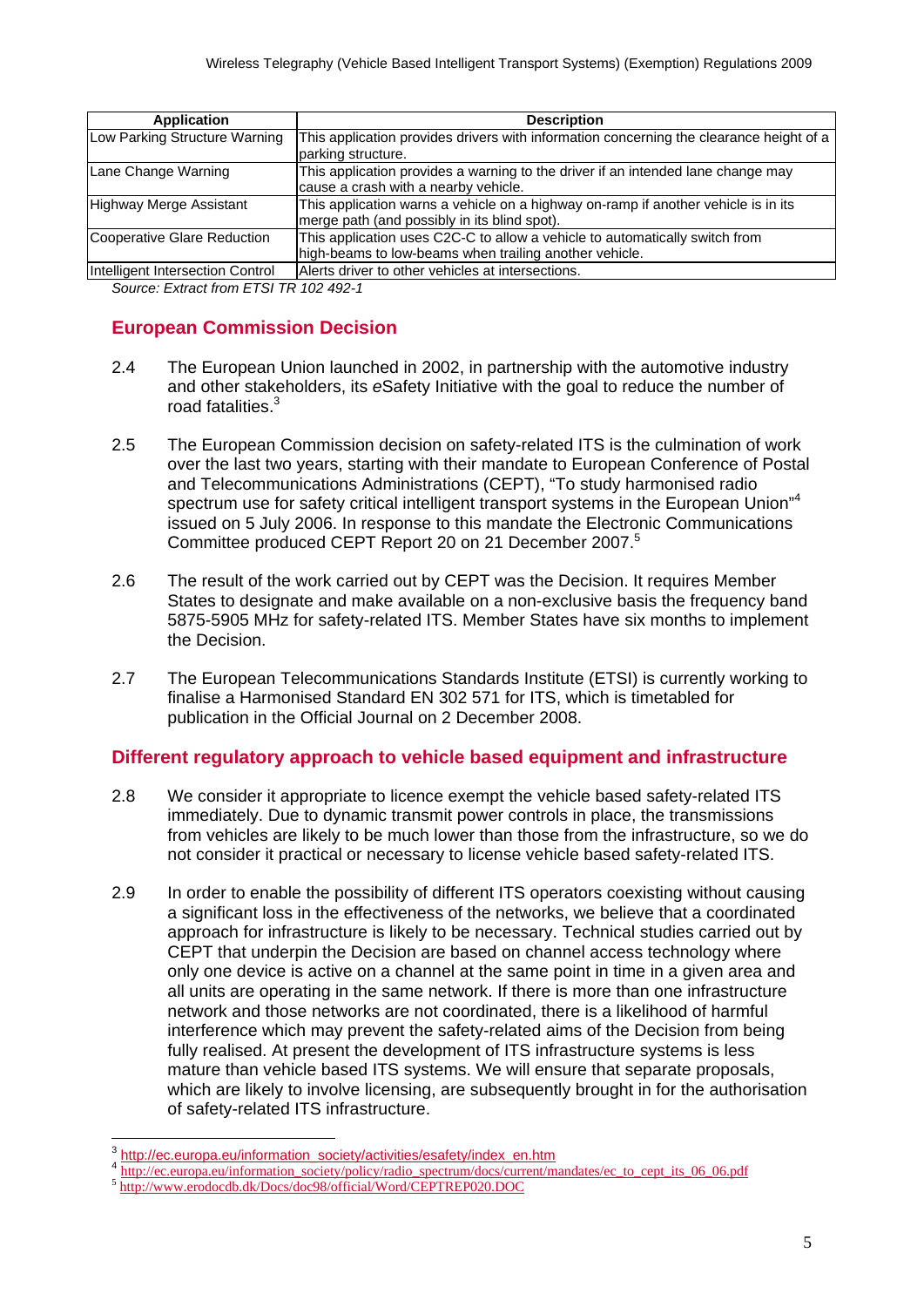## **Next steps**

2.10 Following the publication of this consultation document, stakeholders are welcome to provide their feedback. The deadline to submit responses to us is 5pm on 12 December 2008. We expect to release a Statement on this consultation in January 2009, having taken into account the stakeholder responses to our proposals and to make, and bring into force, the regulations by February 2009.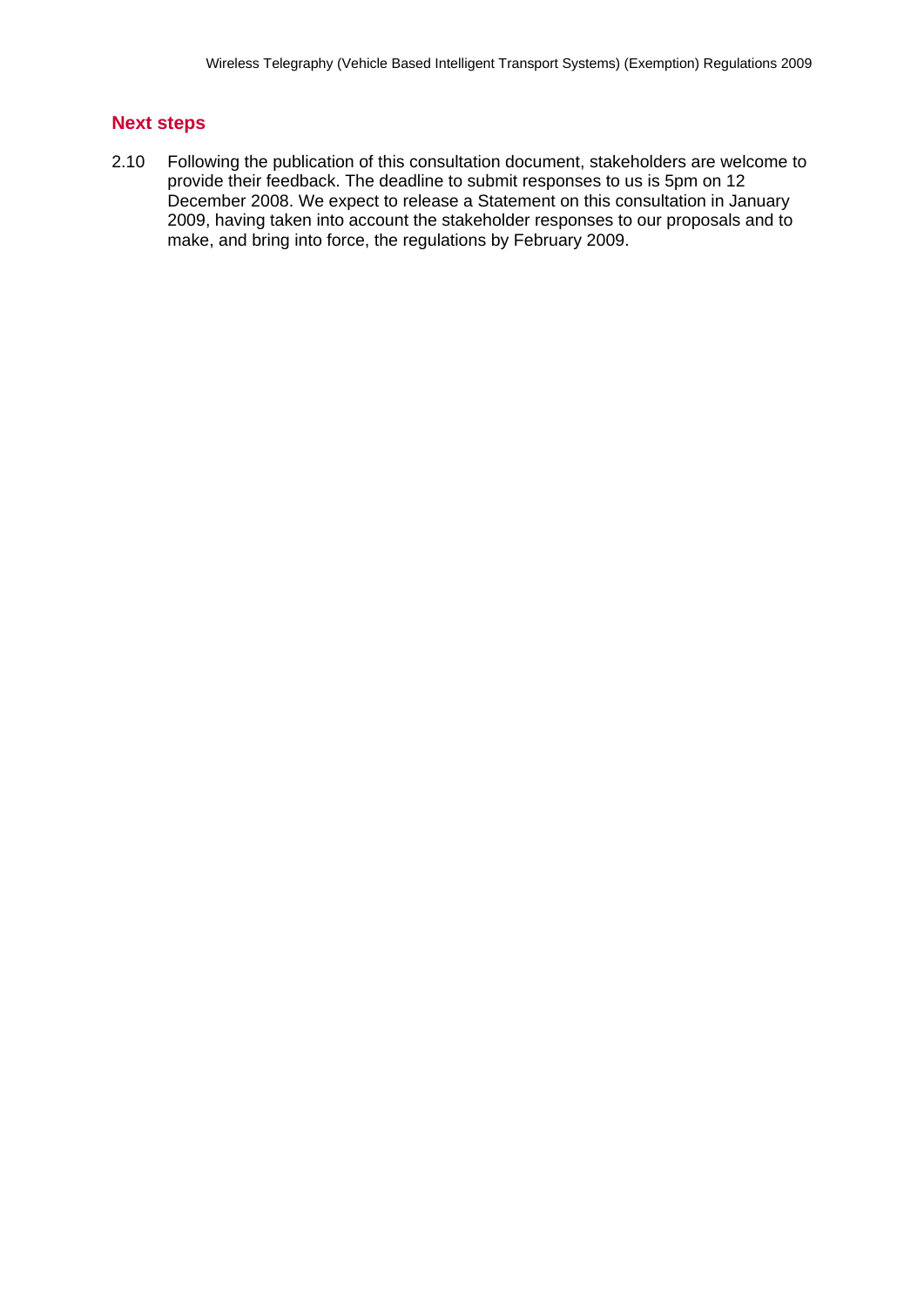# **Section 3**

# 3 General effect of the Wireless Telegraphy (Vehicle Based Intelligent Transport Systems) (Exemption) Regulations 2009

# **The legislative framework**

3.1 We can exempt the establishment, installation and use of wireless telegraphy equipment by making Regulations under section 8(3) of the Wireless Telegraphy Act. We propose to implement the changes proposed in this document by making the Proposed Regulations. The Proposed Regulations are included in Annex 5 of this document.

# **Extent of application**

3.2 The Proposed Regulations will apply in the United Kingdom, the Channel Islands and Isle of Man, subject to formal agreement of the Island Authorities.

## **Regulations to exempt vehicle based safety-related ITS**

- 3.3 The Proposed Regulations we are now consulting on will exempt the use of vehicle based safety-related ITS pursuant to section 8(4) of the Wireless Telegraphy Act. The Proposed Regulations mirror the technical parameters and standards set in the Decision. They set the terms, provisions and limitations to be complied with for the safety-related ITS. The Proposed Regulations provide that the exemption shall apply if:
	- The wireless telegraphy apparatus is or is part of a safety-related intelligent transport system.
	- The wireless telegraphy apparatus is within or fixed to a vehicle.
	- The wireless telegraphy apparatus only operates in the frequency band 5875 5905 MHz.
	- The wireless telegraphy apparatus transmission power has at its highest point if power control is implemented:
		- o a maximum mean e.i.r.p. density no greater than 23 dBm per MHz; and
		- o a maximum mean e.i.r.p. no greater than 33 dBm.
	- The wireless telegraphy apparatus use techniques to mitigate interference providing at least equivalent performance to ETSI standards.
	- The apparatus uses transmitter power control with a range of at least 30 dB.
	- The wireless telegraphy apparatus does not cause or contribute to undue interference to any wireless telegraphy.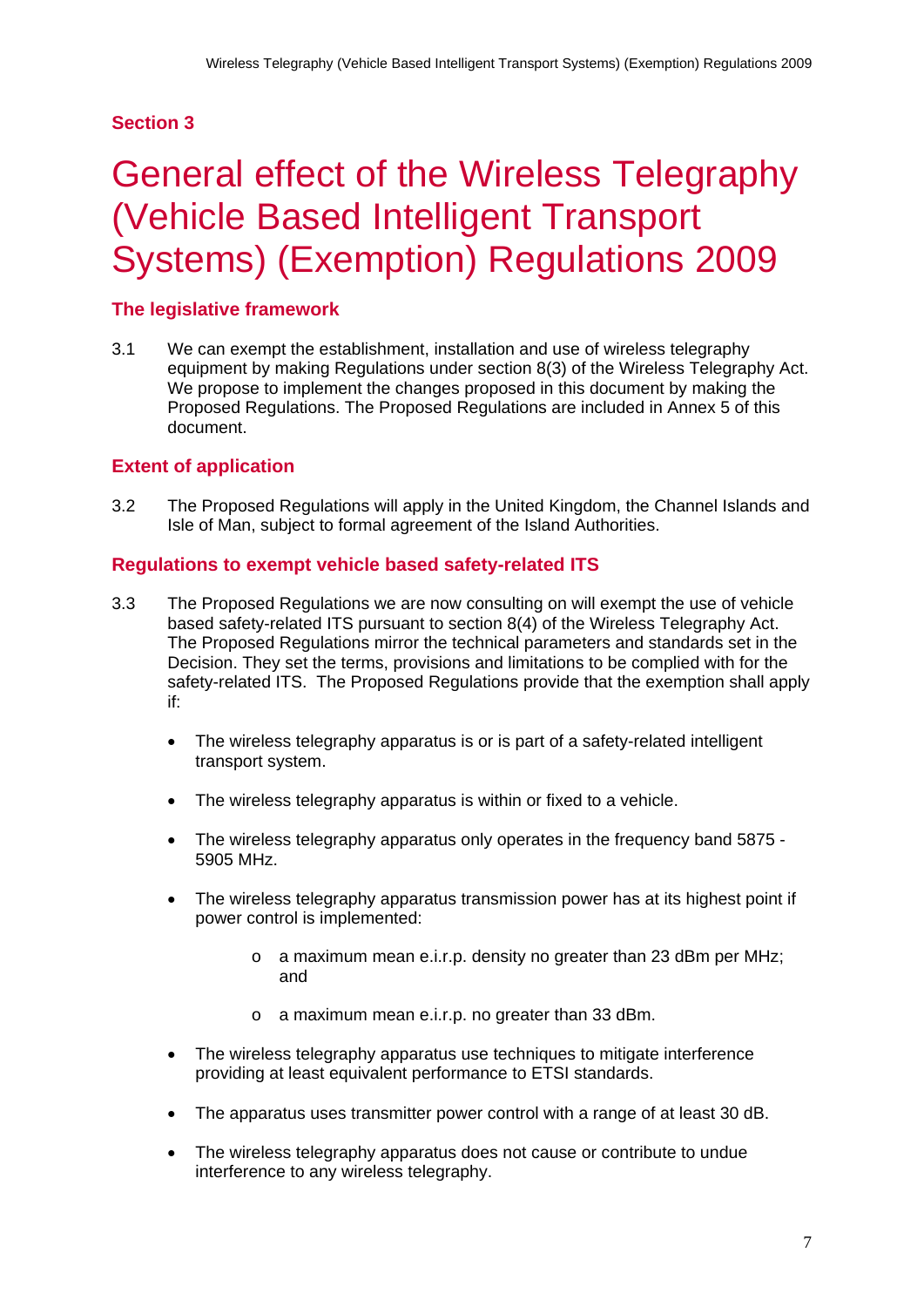# Responding to this consultation

## **How to respond**

- A1.1 We invite written views and comments on the issues raised in this document, to be made **by 5pm on 12 December 2008**.
- A1.2 We strongly prefer to receive responses using the online web form at http://www.ofcom.org.uk/consult/condocs/wtf\_vehicle, as this helps us to process the responses quickly and efficiently. We would also be grateful if you could assist us by completing a response cover sheet (see Annex 3), to indicate whether or not there are confidentiality issues. This response coversheet is incorporated into the online web form questionnaire.
- A1.3 For larger consultation responses particularly those with supporting charts, tables or other data - please email paul.chapman@ofcom.org.uk attaching your response in Microsoft Word format, together with a consultation response coversheet.
- A1.4 Responses may alternatively be posted or faxed to the address below, marked with the title of the consultation.

Paul Chapman Floor 3 Spectrum Policy Group Riverside House 2A Southwark Bridge Road London SE1 9HA

Fax: 020 7981 3921

A1.5 Note that we do not need a hard copy in addition to an electronic version. Ofcom will acknowledge receipt of responses if they are submitted using the online web form but not otherwise.

# **Further information**

A1.6 If you want to discuss the issues and questions raised in this consultation, or need advice on the appropriate form of response, please contact Paul Chapman on 020 7981 3069.

# **Confidentiality**

- A1.7 We believe it is important for everyone interested in an issue to see the views expressed by consultation respondents. We will therefore usually publish all responses on our website, www.ofcom.org.uk, ideally on receipt. If you think your response should be kept confidential, can you please specify what part or whether all of your response should be kept confidential, and specify why. Please also place such parts in a separate annex.
- A1.8 If someone asks us to keep part or all of a response confidential, we will treat this request seriously and will try to respect this. But sometimes we will need to publish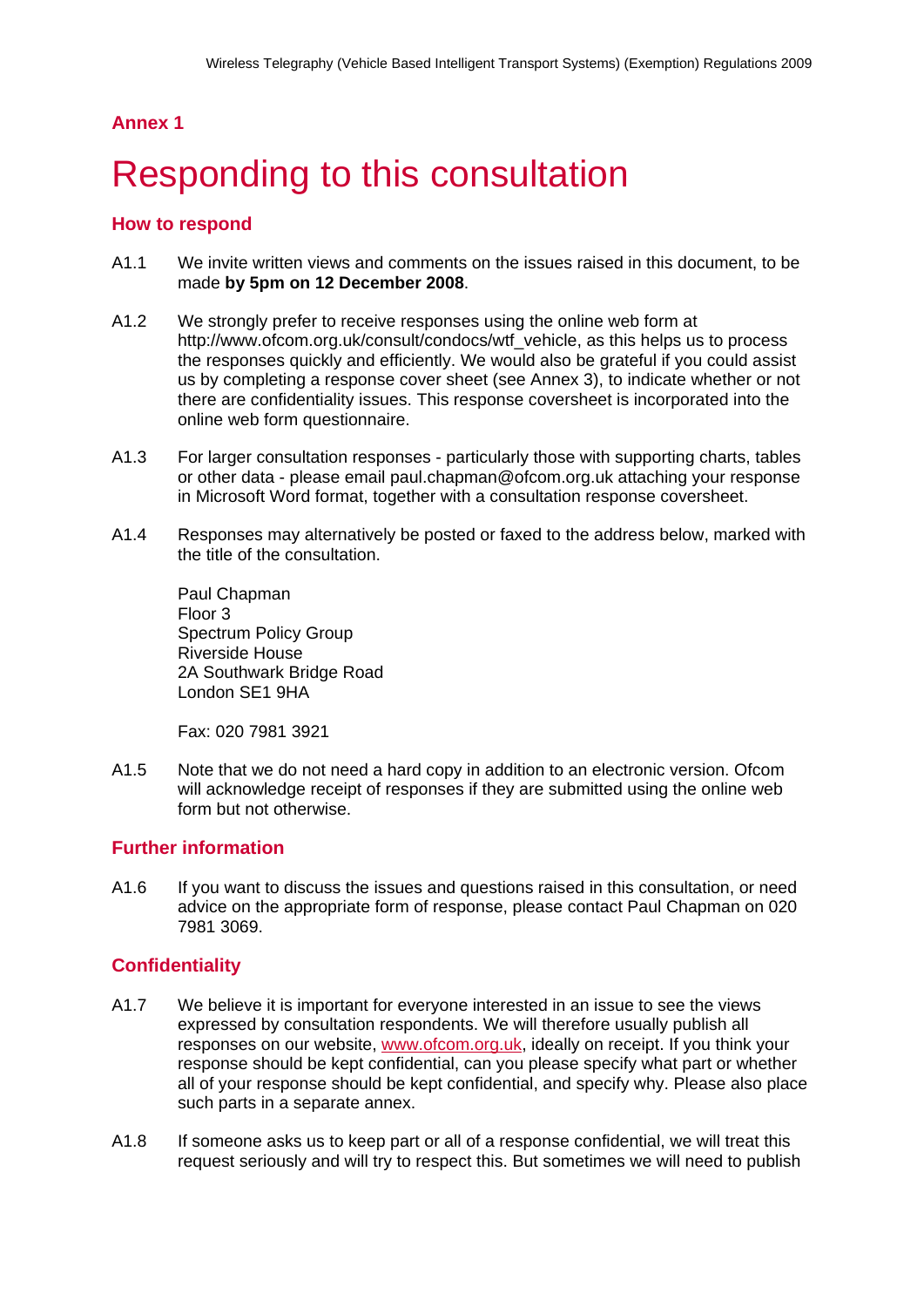all responses, including those that are marked as confidential, in order to meet legal obligations.

A1.9 Please also note that copyright and all other intellectual property in responses will be assumed to be licensed to Ofcom to use. Our approach on intellectual property rights is explained further on its website at http://www.ofcom.org.uk/about/accoun/disclaimer/

## **Next steps**

- A1.10 Following the end of the consultation period, we intend to publish a statement in early 2009.
- A1.11 Please note that you can register to receive free mail Updates alerting you to the publications of relevant Ofcom documents. For more details please see: http://www.ofcom.org.uk/static/subscribe/select\_list.htm

## **Ofcom's consultation processes**

- A1.12 We seek to ensure that responding to a consultation is easy as possible. For more information please see our consultation principles in Annex 2.
- A1.13 If you have any comments or suggestions on how we conduct our consultations, please call our consultation helpdesk on 020 7981 3003 or e-mail us at consult@ofcom.org.uk. We would particularly welcome thoughts on how Ofcom could more effectively seek the views of those groups or individuals, such as small businesses or particular types of residential consumers, who are less likely to give their opinions through a formal consultation.
- A1.14 If you would like to discuss these issues or Ofcom's consultation processes more generally you can alternatively contact Vicki Nash, Director Scotland, who is Ofcom's consultation champion:

Vicki Nash **Ofcom** Sutherland House 149 St. Vincent Street Glasgow G2 5NW

Tel: 0141 229 7401 Fax: 0141 229 7433

Email vicki.nash@ofcom.org.uk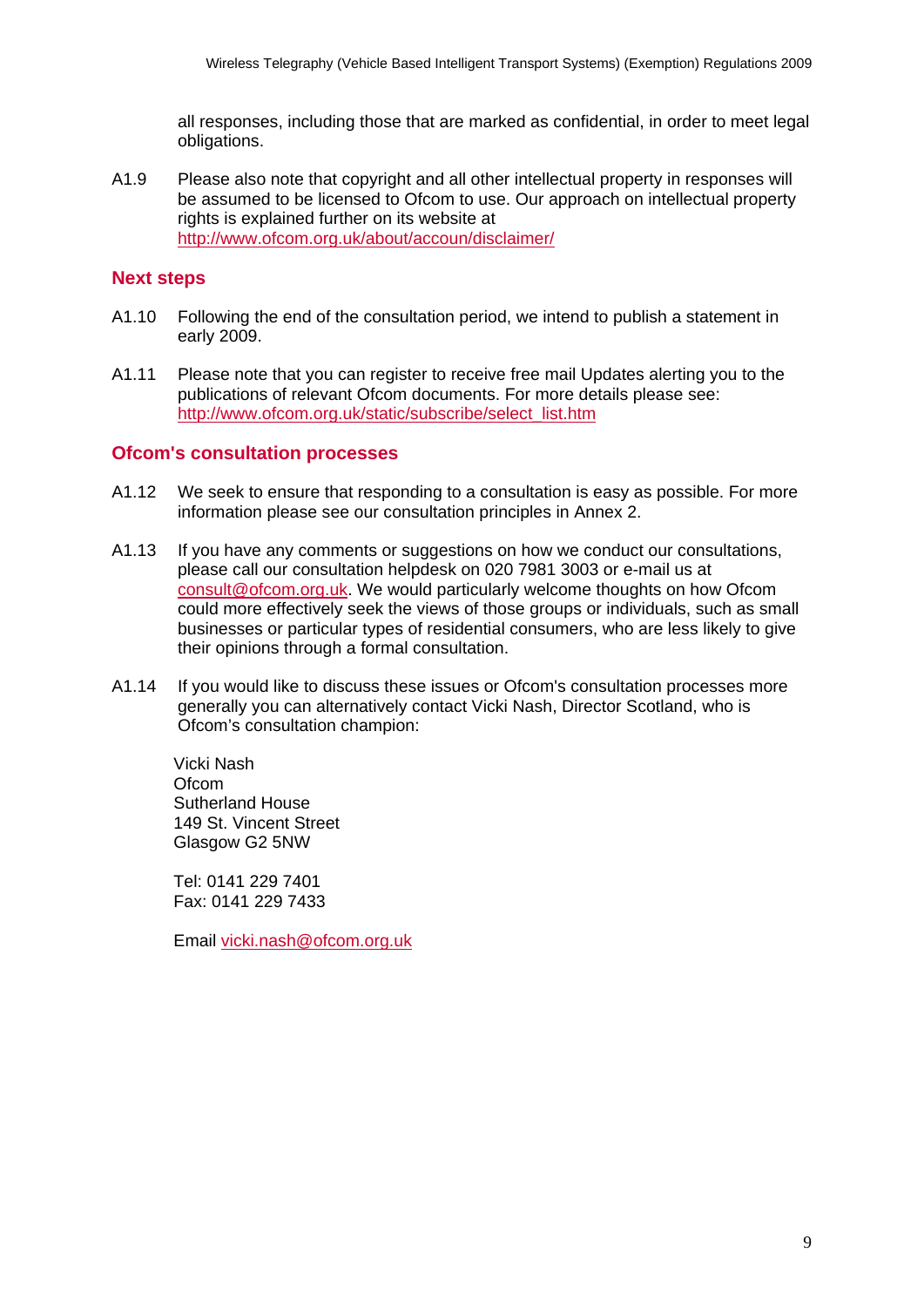# **Ofcom's consultation principles**

A2.1 Ofcom has published the following seven principles that it will follow for each public written consultation:

## **Before the consultation**

A2.2 Where possible, we will hold informal talks with people and organisations before announcing a big consultation to find out whether we are thinking in the right direction. If we do not have enough time to do this, we will hold an open meeting to explain our proposals shortly after announcing the consultation.

## **During the consultation**

- A2.3 We will be clear about who we are consulting, why, on what questions and for how long.
- A2.4 We will make the consultation document as short and simple as possible with a summary of no more than two pages. We will try to make it as easy as possible to give us a written response. If the consultation is complicated, we may provide a shortened version for smaller organisations or individuals who would otherwise not be able to spare the time to share their views.
- A2.5 We will normally allow ten weeks for responses to consultations on issues of general interest. However, as Ofcom is required to implement the Commission Decision this consultation will last for the statutory period of one month.
- A2.6 There will be a person within Ofcom who will be in charge of making sure we follow our own guidelines and reach out to the largest number of people and organizations interested in the outcome of our decisions. This individual (who we call the consultation champion) will also be the main person to contact with views on the way we run our consultations.
- A2.7 If we are not able to follow one of these principles, we will explain why. This may be because a particular issue is urgent. If we need to reduce the amount of time we have set aside for a consultation, we will let those concerned know beforehand that this is a 'red flag consultation' which needs their urgent attention.

# **After the consultation**

A2.8 We will look at each response carefully and with an open mind. We will give reasons for our decisions and will give an account of how the views of those concerned helped shape those decisions.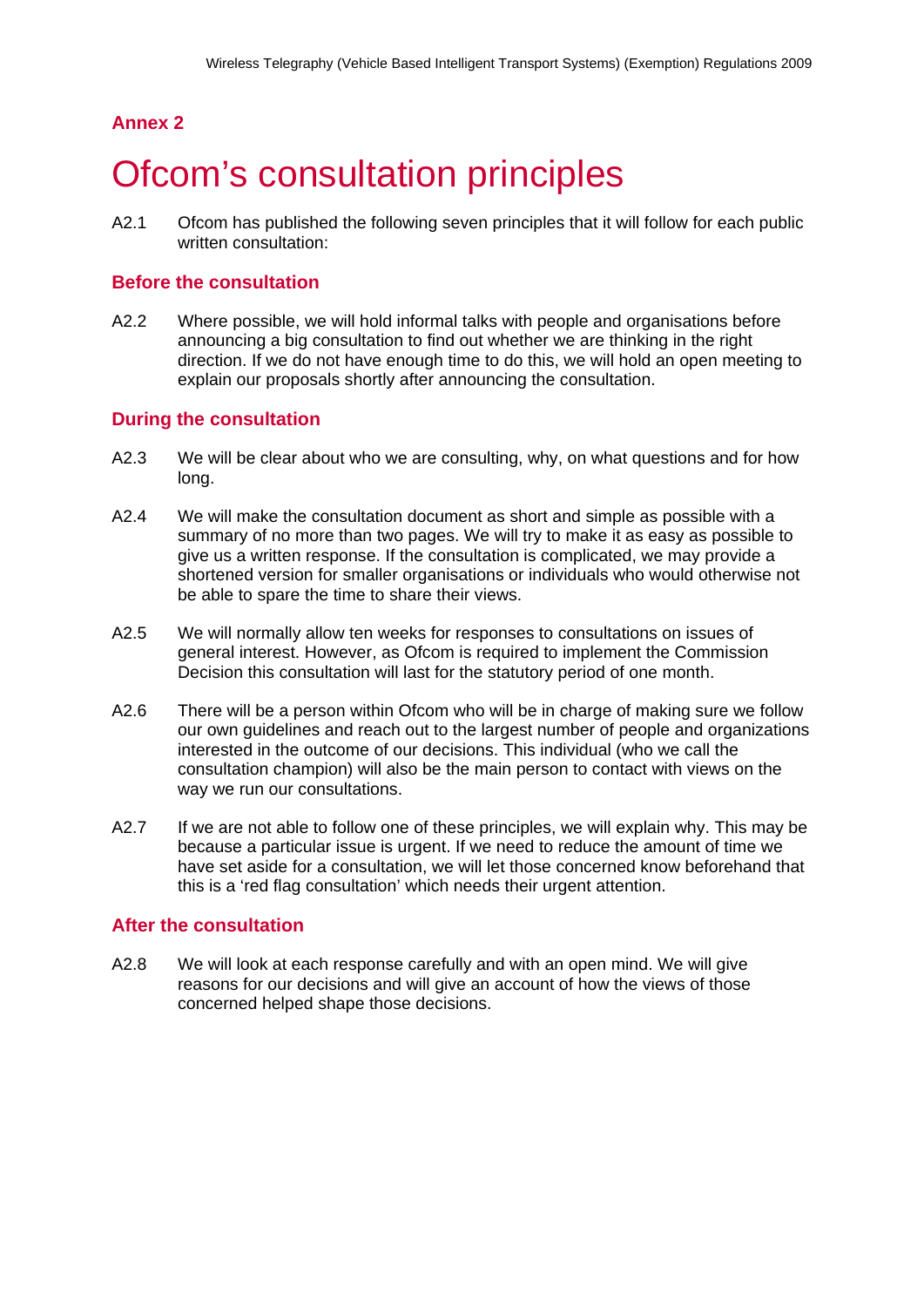# 3 Consultation response cover sheet

- A3.1 In the interests of transparency and good regulatory practice, we will publish all consultation responses in full on our website, www.ofcom.org.uk.
- A3.2 We have produced a coversheet for responses (see below) and would be very grateful if you could send one with your response (this is incorporated into the online web form if you respond in this way). This will speed up our processing of responses, and help to maintain confidentiality where appropriate.
- A3.3 The quality of consultation can be enhanced by publishing responses before the consultation period closes. In particular, this can help those individuals and organisations with limited resources or familiarity with the issues to respond in a more informed way. Therefore Ofcom would encourage respondents to complete their coversheet in a way that allows Ofcom to publish their responses upon receipt, rather than waiting until the consultation period has ended.
- A3.4 We strongly prefer to receive responses via the online web form which incorporates the coversheet. If you are responding via email, post or fax you can download an electronic copy of this coversheet in Word or RTF format from the 'Consultations' section of our website at www.ofcom.org.uk/consult/.
- A3.5 Please put any parts of your response you consider should be kept confidential in a separate annex to your response and include your reasons why this part of your response should not be published. This can include information such as your personal background and experience. If you want your name, address, other contact details, or job title to remain confidential, please provide them in your cover sheet only, so that we don't have to edit your response.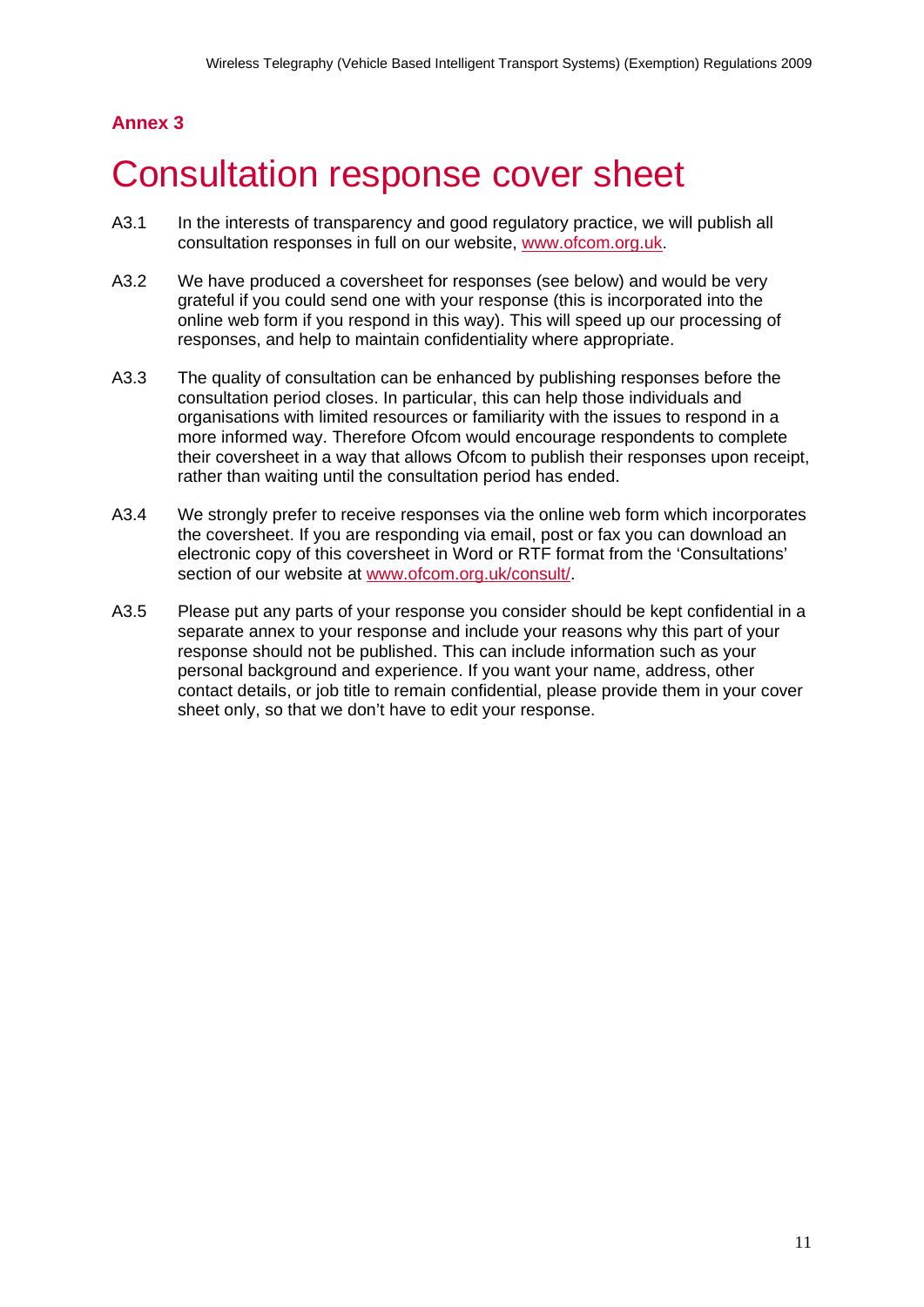# **Cover sheet for response to an Ofcom consultation**

| <b>BASIC DETAILS</b>                                                                                                                                                                                                                                                                                                                                                                                                                                                |  |  |  |
|---------------------------------------------------------------------------------------------------------------------------------------------------------------------------------------------------------------------------------------------------------------------------------------------------------------------------------------------------------------------------------------------------------------------------------------------------------------------|--|--|--|
| Consultation title:                                                                                                                                                                                                                                                                                                                                                                                                                                                 |  |  |  |
| To (Ofcom contact):                                                                                                                                                                                                                                                                                                                                                                                                                                                 |  |  |  |
| Name of respondent:                                                                                                                                                                                                                                                                                                                                                                                                                                                 |  |  |  |
| Representing (self or organisation/s):                                                                                                                                                                                                                                                                                                                                                                                                                              |  |  |  |
| Address (if not received by email):                                                                                                                                                                                                                                                                                                                                                                                                                                 |  |  |  |
| <b>CONFIDENTIALITY</b>                                                                                                                                                                                                                                                                                                                                                                                                                                              |  |  |  |
| Please tick below what part of your response you consider is confidential, giving your<br>reasons why                                                                                                                                                                                                                                                                                                                                                               |  |  |  |
| Nothing<br>Name/contact details/job title                                                                                                                                                                                                                                                                                                                                                                                                                           |  |  |  |
| Whole response<br>Organisation                                                                                                                                                                                                                                                                                                                                                                                                                                      |  |  |  |
| Part of the response<br>If there is no separate annex, which parts?                                                                                                                                                                                                                                                                                                                                                                                                 |  |  |  |
| If you want part of your response, your name or your organisation not to be published, can<br>Ofcom still publish a reference to the contents of your response (including, for any<br>confidential parts, a general summary that does not disclose the specific information or<br>enable you to be identified)?                                                                                                                                                     |  |  |  |
| <b>DECLARATION</b>                                                                                                                                                                                                                                                                                                                                                                                                                                                  |  |  |  |
| I confirm that the correspondence supplied with this cover sheet is a formal consultation<br>response that Ofcom can publish. However, in supplying this response, I understand that<br>Ofcom may need to publish all responses, including those which are marked as confidential,<br>in order to meet legal obligations. If I have sent my response by email, Ofcom can disregard<br>any standard e-mail text about not disclosing email contents and attachments. |  |  |  |
| Ofcom seeks to publish responses on receipt. If your response is<br>non-confidential (in whole or in part), and you would prefer us to<br>publish your response only once the consultation has ended, please tick here.                                                                                                                                                                                                                                             |  |  |  |
| Name<br>Signed (if hard copy)                                                                                                                                                                                                                                                                                                                                                                                                                                       |  |  |  |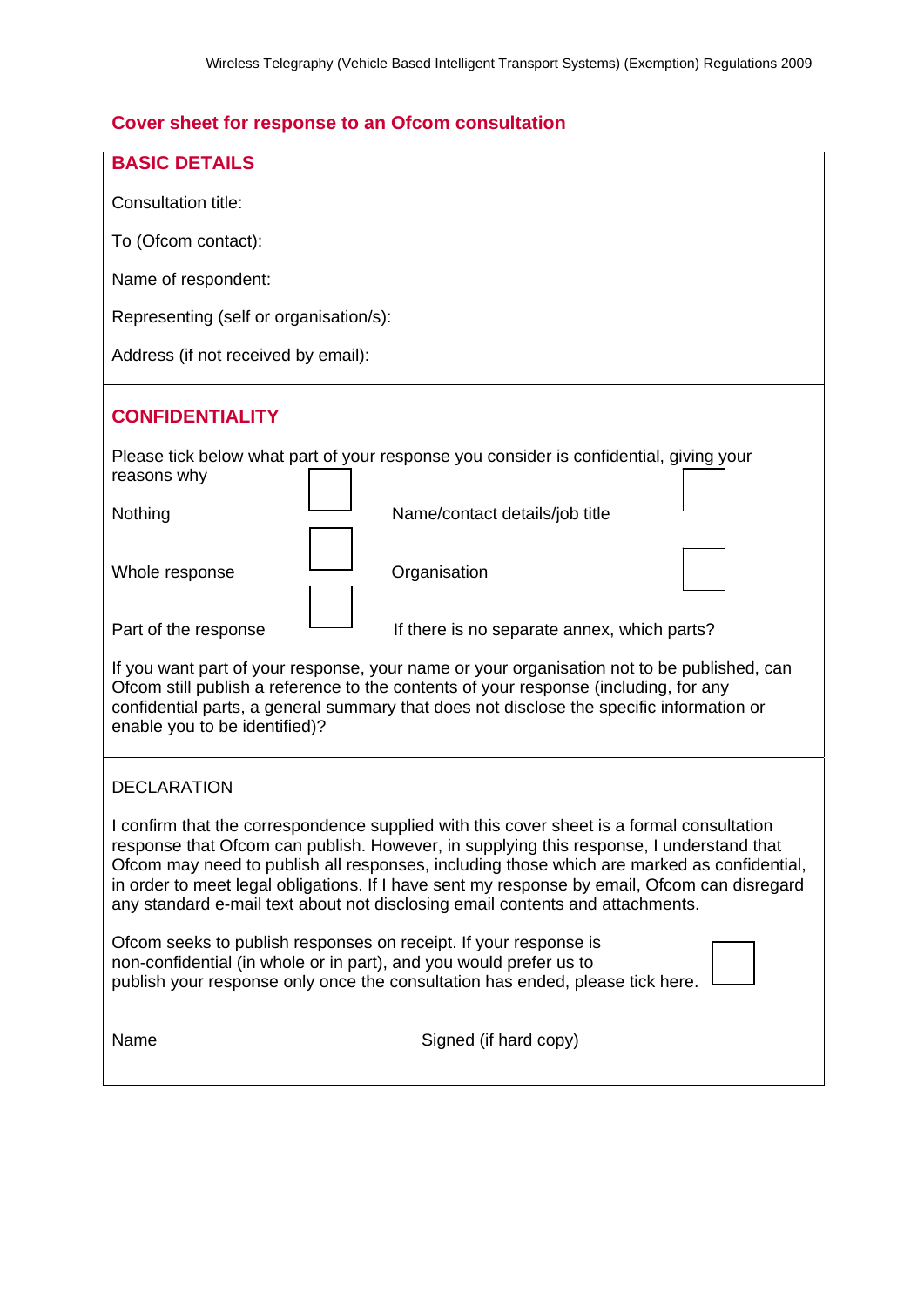# **Impact Assessment**

# **Introduction**

- A4.1 In accordance with government practice, where a statutory regulation is proposed, a Regulatory Impact Assessment (RIA) must be undertaken. The analysis presented in this document represents an impact assessment, as defined in section 7 of the Communications Act 2003 ("the 2003 Act") for making the Wireless Telegraphy (Vehicle Based Intelligent Transport Systems) (Exemption) Regulations 2009.
- A4.2 RIAs provide a valuable way of assessing different options for regulation and showing why the preferred option was chosen. They form part of best practice policymaking. This is reflected in section 7 of the 2003 Act, which means that generally Ofcom will carry out impact assessments where proposals would be likely to have a significant effect on businesses or the general public, or when there is a major change in Ofcom's activities. However, as a matter of policy Ofcom is committed to carrying out and publishing impact assessments in relation to the great majority of our policy decisions. In accordance with section 7 of the 2003 Act, in producing this RIA, Ofcom has had regard to such general guidance as it considers appropriate including related to Cabinet Office guidance. For further information about our approach to impact assessments, see the guidelines, "Better policy-making: Ofcom's approach to impact assessment", which are on our website: http://www.ofcom.org.uk/consult/policy\_making/guidelines.pdf

# **Background**

1

- A4.3 In the UK, Ofcom is responsible for the authorisation of civil use of the radio spectrum and achieves this by granting Wireless Telegraphy licences under the Wireless Telegraphy Act 2006 (the "Wireless Telegraphy Act") and by making Regulations exempting users of particular equipment from the requirement to hold such a licence. Under section 8(1) of the Wireless Telegraphy Act, it is an offence to establish, install or use equipment to transmit without holding a licence granted by Ofcom, unless the use of such equipment is exempted.
- A4.4 A European Commission Decision of 5 August 2008 on the harmonised use of radio spectrum in the 5875 - 5905 MHz frequency band for safety-related applications of Intelligent Transport Systems (ITS)  $2008/671/EC<sup>6</sup>$  "the Decision" was made to allow the use of the radio spectrum for safety related Intelligent Transport Systems (ITS) equipment in a harmonised manner in the Community.
- A4.5 The Decision was addressed to all Member States and requires them to, not later than six months after entry into force of this Decision, designate the frequency band 5875 - 5905 MHz for Intelligent Transport Systems and, as soon as reasonably practicable following such designation, make that frequency band available on a non-exclusive basis. The Decision expects that Member States will make the spectrum available for vehicle to vehicle ITS communications within the six-month period during which they are to designate the frequency band 5875 - 5905 MHz according to this Decision. The Decision further notes that:

<sup>6</sup> http://www.erodocdb.dk/docs/doc98/official/pdf/2008671EC.pdf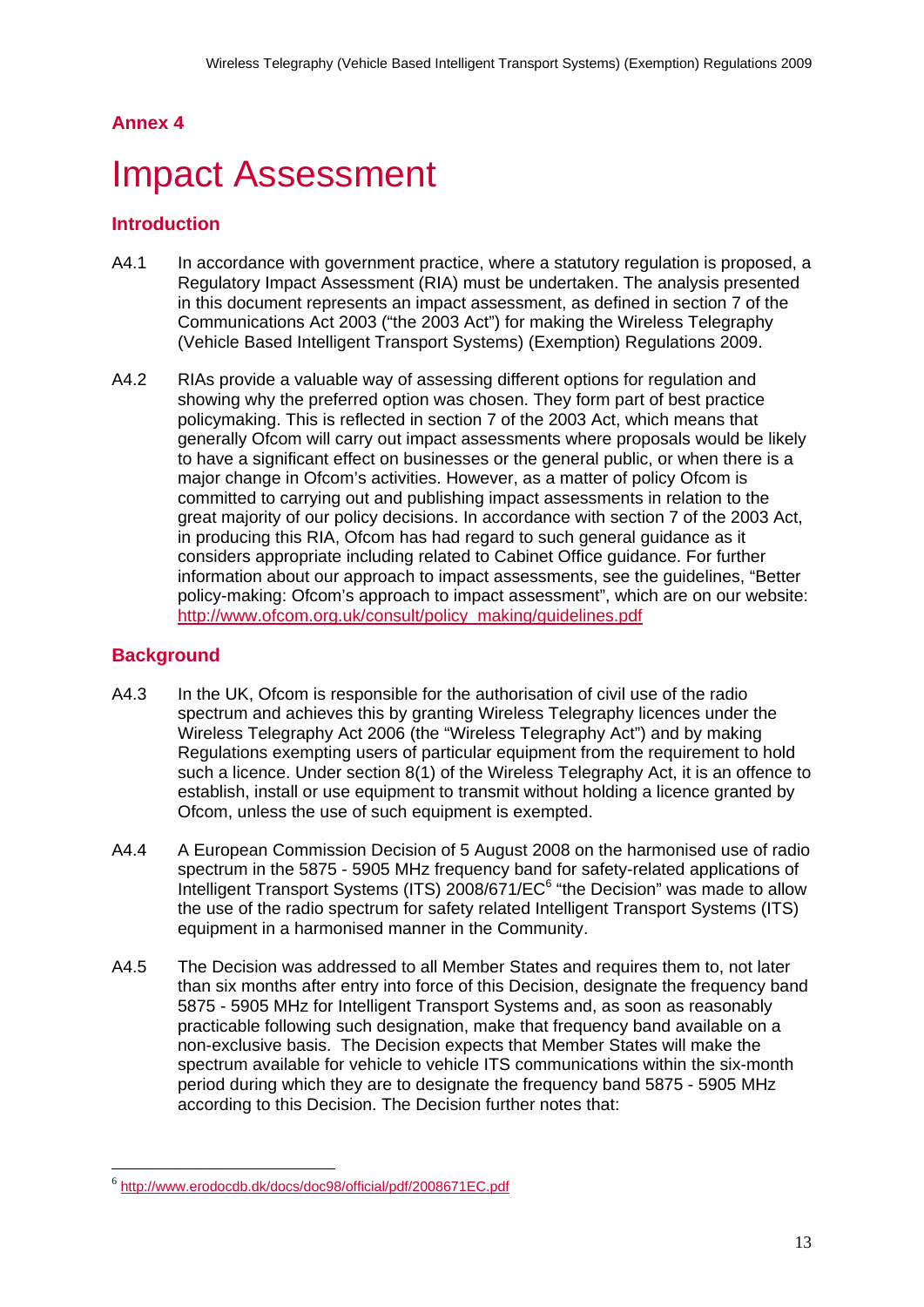- it may prove difficult for some Member States to finalise an appropriate licensing framework or a coordination mechanism for roadside infrastructure installation of different ITS operators within this timeframe.
- any delays in making the spectrum available beyond this period may impact negatively on the wide take-up of safety-related ITS applications in the European Union and should therefore be limited and duly justified.
- A4.6 The band 5850 5925 MHz has been allocated to the Programme Making & Special Events (PMSE) technology of wireless cameras, however, there is not as yet any PMSE use in this band. The implications of the ITS Decision along with the proposal for PMSE use of the band are intended to be addressed within the wider discussion on the award of the spectrum 5850 - 5925 MHz. Ofcom has consulted separately on details of the award for PMSE.<sup>7</sup>

# **Proposal**

A4.7 This RIA relates to the proposal to make new regulations in order to comply with the Decision. For the vehicle based elements of safety-related ITS, Ofcom is of the opinion that the Decision will be implemented by the allocation of the band 5875 - 5905 MHz to safety related ITS and the exemption of the apparatus.

### **The citizen and/or consumer interest**

- A4.8 Ofcom takes account of the impact of its decisions upon both citizen and consumer interests in the markets it regulates. As a Member State, the UK is bound by the terms of the Decision and the requirement to implement them by 4 February 2009. However in addition:
	- the measures proposed will allow the use of vehicle based safety related ITS equipment on a licence-exempt basis which reduces the regulatory and administrative burden on motorists and the automotive industry;
	- the introduction of safety related ITS systems are intended to improve road safety. The European Commission states<sup>8</sup> that in 2006 42,000 people were killed on the roads of Europe. The cost of accidents to society is clearly high. The Impact Assessment included as Annex 2 of the CEPT Report  $20<sup>9</sup>$  concluded in paragraph 4.3 that even a marginal reduction in road casualties would provide a greater benefit than alternative uses for the radio spectrum 5875 - 5905 MHz. The report suggests that just a 1% reduction in casualties would be of very significant value to European society.

# **Ofcom's policy objective**

1

A4.9 As a Member State, the UK is bound by the terms of the Decision and the requirement to implement them by 4 February 2009.

 $\frac{7 \text{ http://www.ofcom.org.uk/consult/condocs/bandmngr/}$  Paragraphs 5.37 and 5.38 <sup>8</sup> Press notice

http://europa.eu/rapid/pressReleasesAction.do?reference=IP/08/1240&format=HTML&aged=0&language=EN&gu iLanguage=en

<sup>9</sup> CEPT Report 20. Report from CEPT to EC in response to the Mandate on "the harmonised radio spectrum use for safety critical applications of Intelligent Transport Systems (ITS) in the European Union" http://www.erodocdb.dk/Docs/doc98/Official/Pdf/CEPTRep020.pdf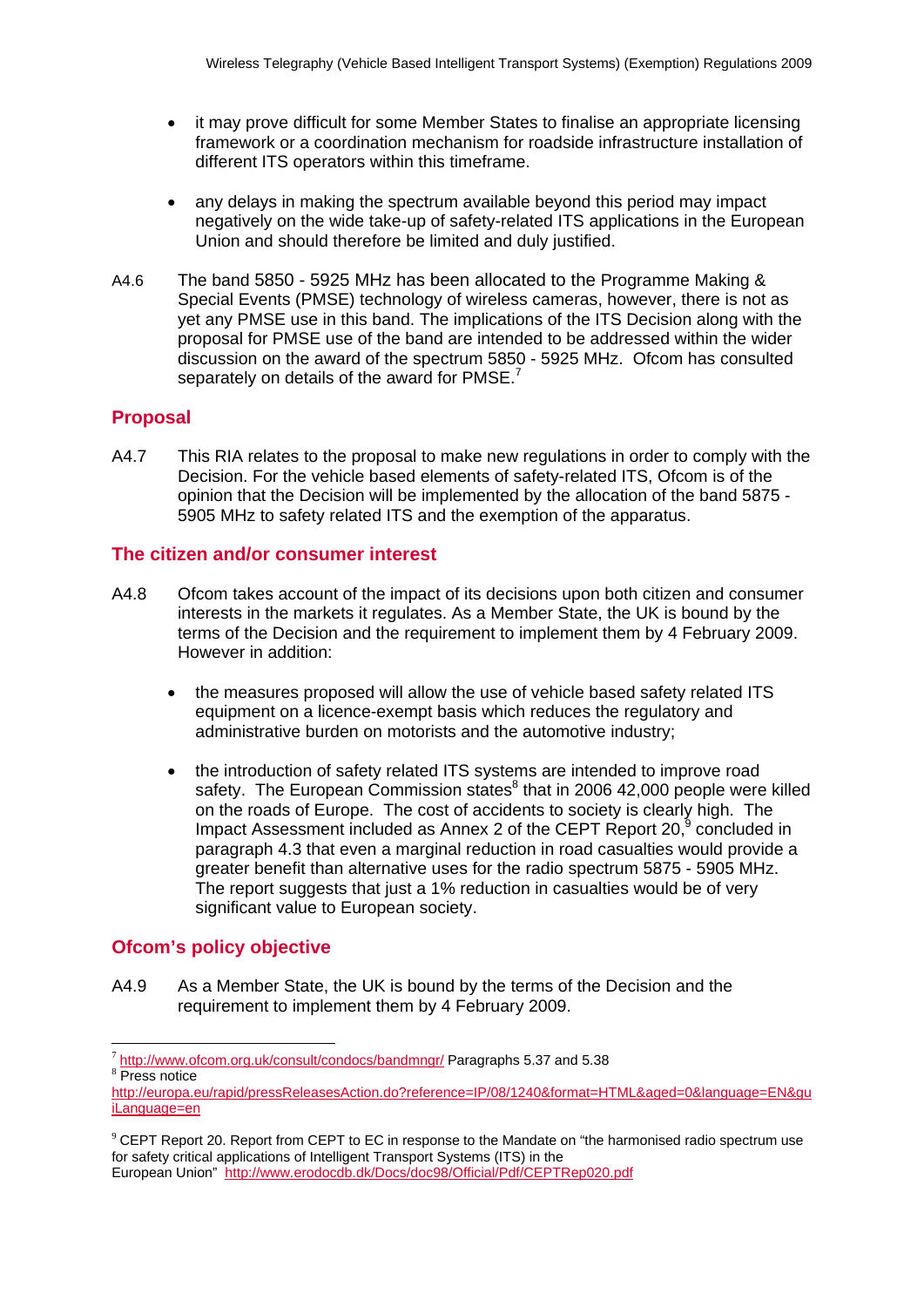A4.10 The national regulatory authority with responsibility for the management of the radio spectrum in the UK is Ofcom, which is not directly bound by the obligations in the Decision. Ofcom's power to create exemption regulations may be exercised where appropriate so as to give effect to the Decision. Other parts of the legislature may also make regulations where necessary to implement the Decision.

## **Options considered**

- A4.11 The options open to Ofcom in relation to the implementation of the Decision are as follows:
	- to make Regulations that are compliant with the Decision; or
	- to do nothing.

## **Analysis of the different options**

#### **Make new regulations**

- A4.12 The most efficient route to mandatory compliance is to make Regulations that enact the Decision as closely as possible.
- A4.13 As set out earlier, there could be significant benefits for UK consumers and citizens from the development of ITS systems in the 5875 - 5905 MHz band. However, it should be noted that the designation of the spectrum is not sufficient to fully realise these benefits. Some of the safety benefits will undoubtedly be achieved by vehicle to vehicle communication, but significant infrastructure investment will also be required to achieve all of the safety benefits ITS has the potential to deliver. Given the uncertainty over whether this investment will be forthcoming there is a risk that this spectrum will not be fully exploited by safety related ITS in the UK. However, if this is the case, it would still be possible for alternative uses to access this spectrum.
- A4.14 There is currently limited use of this band by other uses (such as PMSE). The future needs of PMSE users across the key PMSE bands is being considered separately. We intend to consider the implications of safety related ITS use of these frequencies in the award process, which would take into account the needs of the different potential users of this band and Ofcom's duty to promote optimal use of the radio spectrum. However, we note here that we believe that it might be possible for some PMSE use to coexist with the proposed ITS systems.

### **Do nothing**

- A4.15 Without the benefit of an exemption from the Wireless Telegraphy Act users of safety related ITS equipment would need a licence which would result in a greater regulatory and administrative burden on individuals.
- A4.16 The do nothing option could result in consumers and citizens not benefiting from the development of safety related ITS systems in the UK.

### **The preferred option**

A4.17 The preferred option therefore is to make Regulations to allow the use of vehicle mounted safety related ITS equipment on a licence-exempt basis, in order to comply with the Decision. The benefits of this option are compliance with European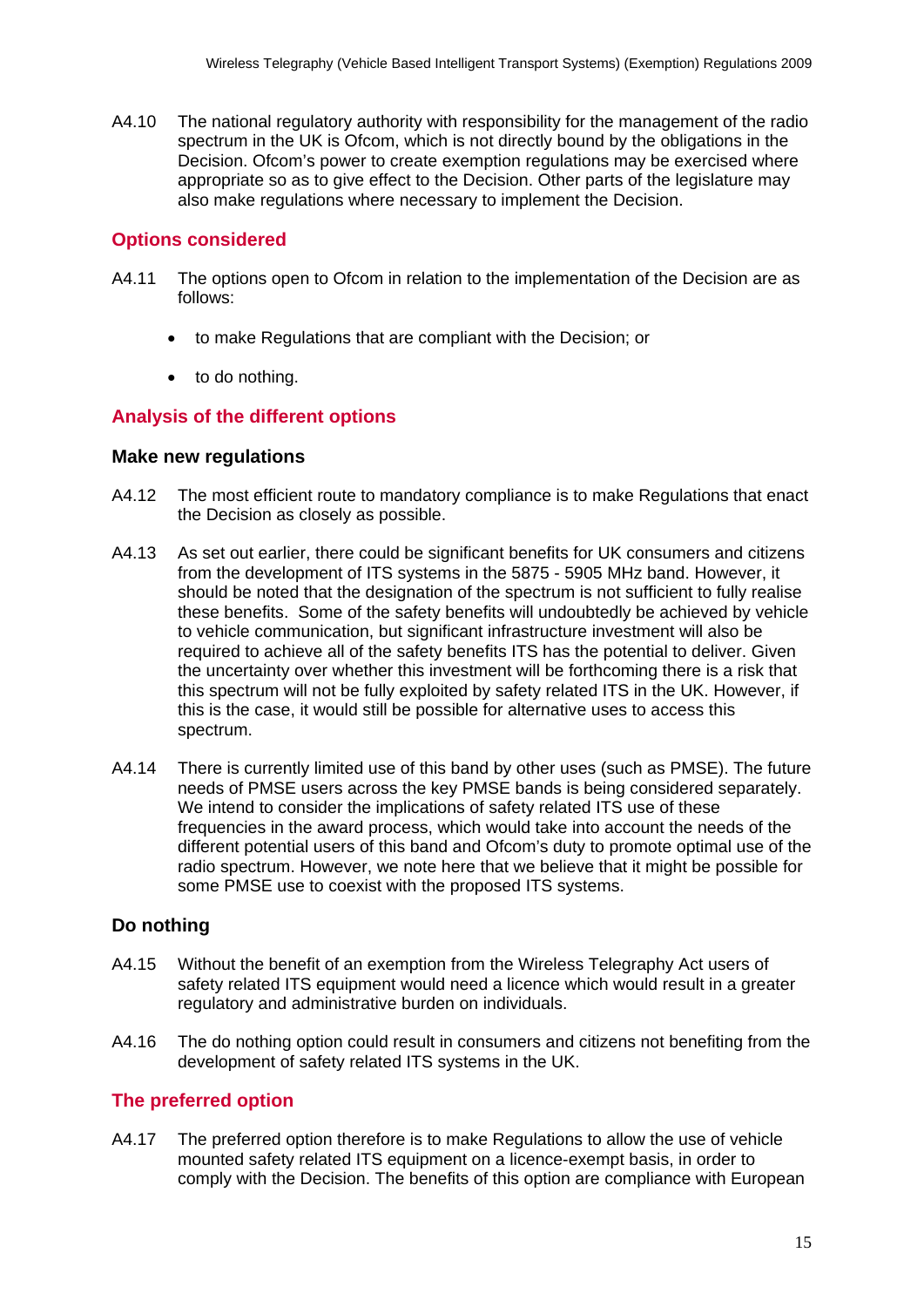Community law, a reduction in the regulatory and administrative burden for stakeholders wishing to use compliant safety related ITS devices and more generally benefits to consumers from the potential introduction of a technology designed to improve road safety.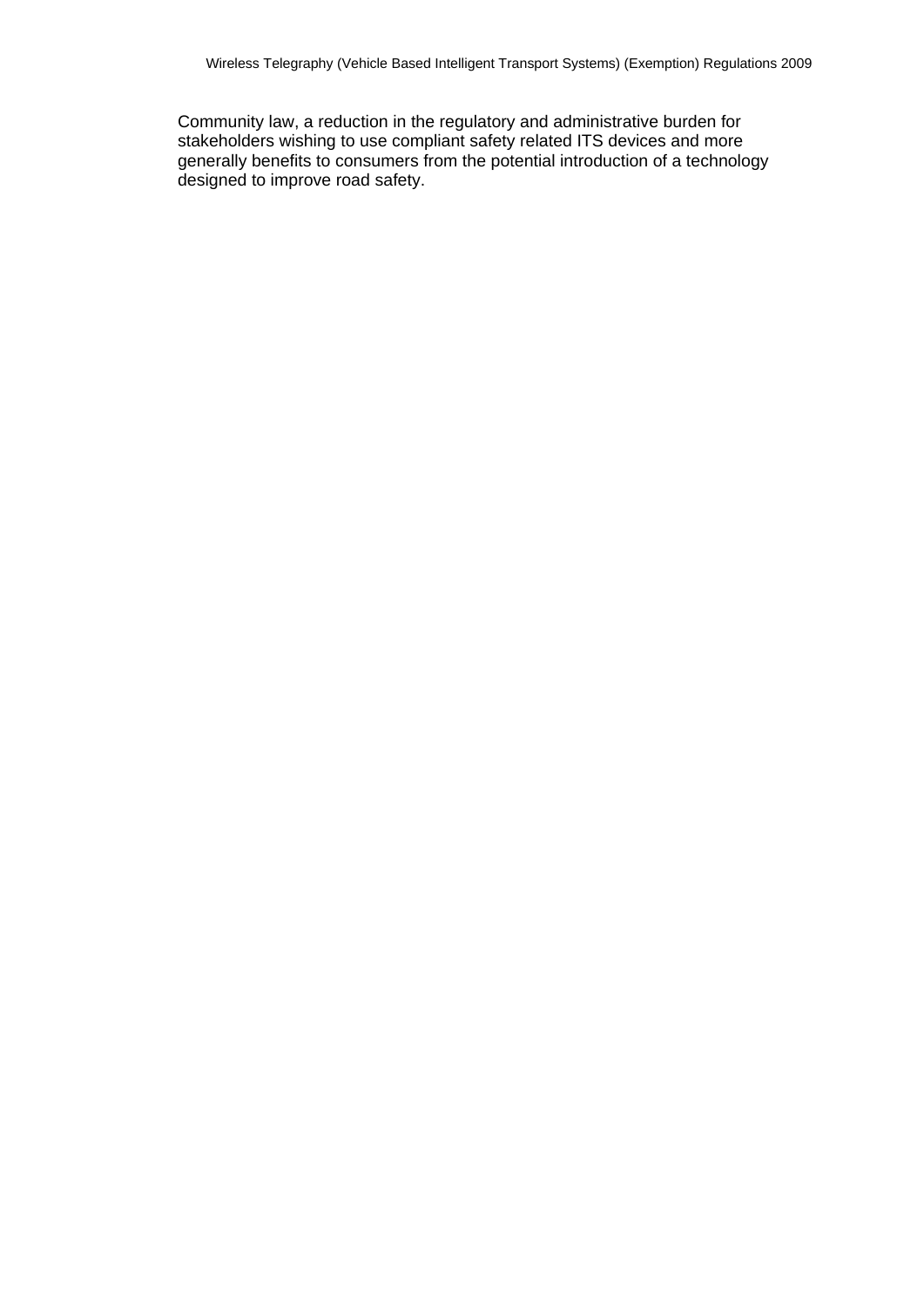# 5 Proposed Regulations

# STATUTORY INSTRUMENTS

# **2009 No. XXXX**

# **ELECTRONIC COMMUNICATIONS**

The Wireless Telegraphy (Vehicle Based Intelligent Transport Systems) (Exemption) Regulations 2009

> *Made - - - - \*\*\* Coming into force - - 4th February 2009*

The Office of Communications ("OFCOM"), make the following Regulations in exercise of the power conferred by section 8(3) of the Wireless Telegraphy Act  $2006<sup>(10)</sup>$  ("the Act").

Before making these Regulations OFCOM have given notice of their proposal to do so in accordance with section 122(4)(a) of the Act, published notice of their proposal in accordance with section 122(4)(b) of the Act and have considered the representations made to them before the time specified in that notice in accordance with section 122(4)(c) of the Act.

#### **Citation and commencement**

**1.** These Regulations may be cited as the Wireless Telegraphy (Intelligent Transport Systems) (Exemption) Regulations 2009 and shall come into force on 4th February 2009.

#### **Interpretation**

**2.** In these Regulations—

"dB" means decibels;

"dBm" means decibels of power referenced to one milliWatt;

"e.i.r.p." means equivalent isotropic radiated power;

 "intelligent transport system" means a system or service, based on information and communications technologies, including processing, control, positioning, communication and electronics, that is applied to a road transportation system;

"MHz" means megahertz; and

"vehicle" means any motor vehicle intended for travel on land and propelled by mechanical power, but not running on rails, and any trailer, whether or not coupled.

1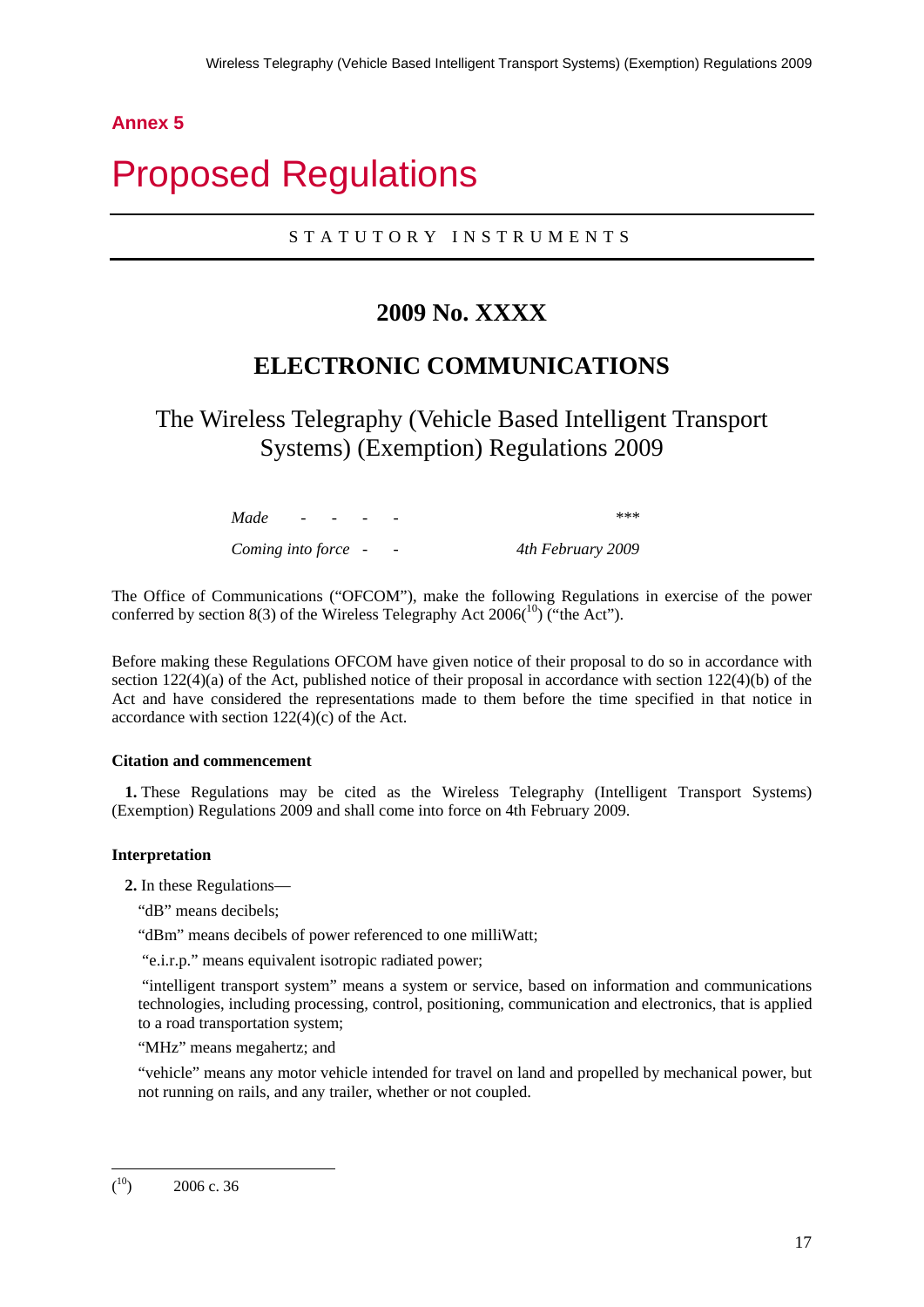#### **Exemption**

**3.** The installation and use of apparatus complying with the terms, provisions and limitations in regulation 4 is hereby exempt from the provisions of section 8(1) of the Wireless Telegraphy Act 2006.

#### **Terms, provisions and limitations**

**4.** The apparatus must—

(1) be, or be part of, a safety-related intelligent transport system;

(2) be within or fixed to a vehicle;

(3) only operate in the frequency band 5 875 MHz to 5 905 MHz;

(4) only emit emissions which when measured in any direction during the transmission burst which corresponds to the highest power if power control is implemented have:

(a) a maximum mean e.i.r.p. density of no greater than 23 dBm per MHz; and

(b) a maximum mean e.i.r.p. no greater than 33 dBm;

(5) use techniques to mitigate interference that provide at least equivalent performance to the techniques described in the European Telecommunications Standards Institute standard EN 302 571 $(11)$ ;

(6) use transmitter power control with a range of at least 30 dB; and

(7) not cause or contribute to undue interference to any wireless telegraphy.

*[]* Chief Executive of the Office of Communications *[ ]* 2009 For and by authority of the Office of Communications

1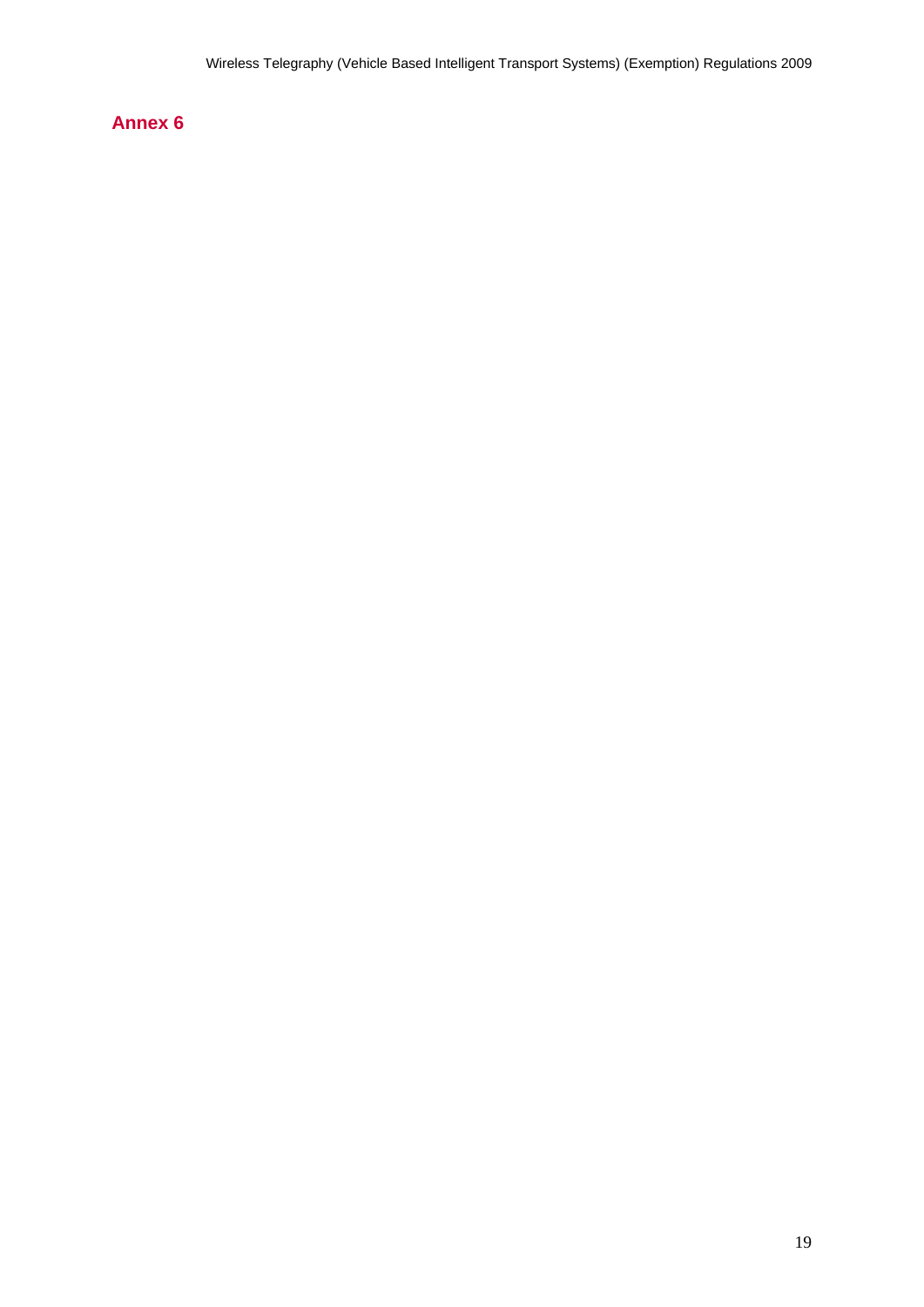# **Safety-related ITS Decision**

L 220/24 EN 1 Official Journal of the European Union

15.8.2008

#### **COMMISSION**

#### **COMMISSION DECISION**

#### of 5 August 2008

on the harmonised use of radio spectrum in the 5 875-5 905 MHz frequency band for safety-related applications of Intelligent Transport Systems (ITS)

(notified under document number C(2008) 4145)

(Text with EEA relevance)

(2008/671/EC)

THE COMMISSION OF THE EUROPEAN COMMUNITIES.

Having regard to the Treaty establishing the European Community,

Having regard to Decision No 676/2002/EC of the European Parliament and of the Council of 7 March 2002 on a regulatory framework for radio spectrum policy in the European Community (Radio Spectrum Decision) (i), and in particular Article 4(3) thereof,

#### Whereas:

- The Council (2) and the European Parliament (3) have  $(1)$ stressed the importance of increasing road safety in Europe. Intelligent Transport Systems (ITS) are central to an integrated approach in road safety (4) by adding information and communication technologies (ICT) to transport infrastructure and vehicles so as to avoid potentially dangerous traffic situations and reduce number of accidents.
- $(2)$ Effective and coherent use of radio spectrum is essential for the development of new wireless equipment in the Community  $(5)$ .
- $(3)$ ITS include cooperative systems based on vehicle-tovehicle, vehicle-to-infrastructure and infrastructure-to-<br>vehicle communications for the real time transfer of information. Those systems potentially offer major improvements in transport system efficiency, in safety for all road users and in mobility comfort. To fulfil

those objectives, communications between vehicles and road infrastructure must be reliable and fast.

- Given the mobility of vehicles and the need to ensure the<br>achievement of the internal market and the increase in  $(4)$ road safety throughout Europe, spectrum used by ITS<br>cooperative systems should be made available in a harmonised way throughout the European Union.
- Pursuant to Article 4(2) of Decision No 676/2002/EC, on  $(5)$ 5 July 2006 the Commission issued a mandate to the European Conference of Postal and Telecommunications Administrations (CEPT) to verify the spectrum requirements for safety-critical applications in the<br>context of ITS and cooperative systems and to<br>undertake technical compatibility studies between safety-critical ITS applications and potentially affected<br>radio services in the frequency ranges under consideration. CEPT was also requested to develop optimal channel plans for the bands identified for ITS.
- The relevant results of the work carried out by CEPT  $(6)$ constitute the technical basis for this Decision.
- CEPT concluded in its report of 21 December 2007  $(7)$ (CEPT Report 20) that the 5 GHz band, in particular the range 5 875-5 905 MHz, was appropriate for safety-related ITS applications, which improve road safety by increasing the information to the driver and the vehicle on the environment, other vehicles and other road users. Furthermore, ITS are compatible with all the services studied in that band, and with all other existing services studied below 5 850 MHz and above 5 925 MHz, as long as they comply with certain<br>emission limits as defined in the CEPT Report. The selection of this band would also be in line with spectrum use in other regions of the world and thus foster global harmonisation. Moreover, ITS could not claim protection from fixed-satellite service (FSS) earth stations and unwanted emissions from ITS equipment need to be limited in order to protect FSS.

<sup>(\*)</sup> OJ L 108, 24.4.2002, p. 1.<br>
(\*) Council Conclusions 15101/03 of 5.12.2003 and Verona 2<br>
Conclusions of 26.10.2004.<br>
(\*) OJ C 244 E, 18.10.2007, p. 220.<br>
(\*) COM(2006) 314.<br>
(\*) Council Conclusions 15530/04 and 15533/0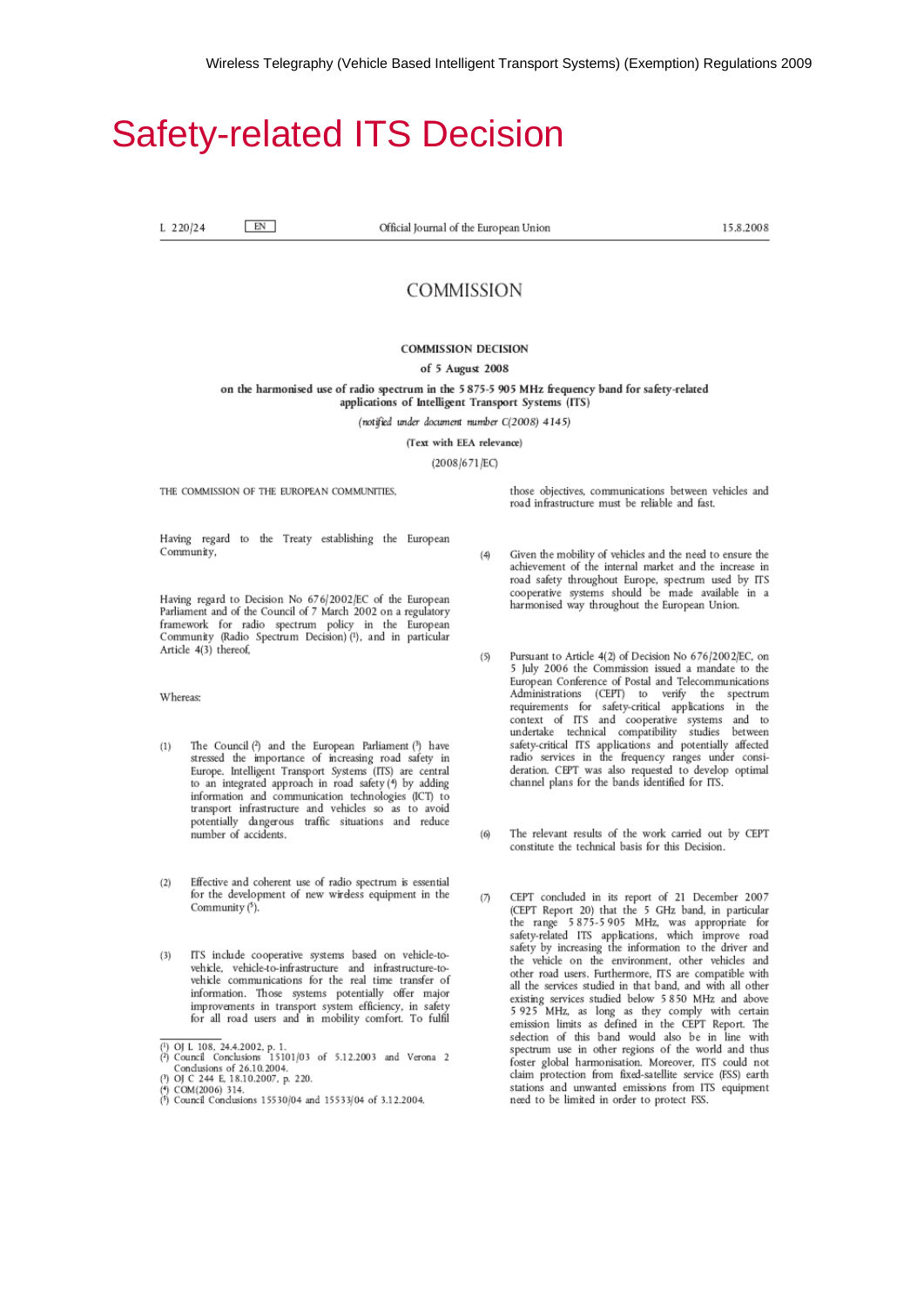| 15.8.2008 | $+$ EN, | Official Journal of the European Union |
|-----------|---------|----------------------------------------|
|-----------|---------|----------------------------------------|

- $(8)$ Harmonised standard EN 302 571 is being finalised by European Telecommunications Standard Institute (ETSI) in line with the CEPT compatibility studies in order to give presumption of conformity to Article 3(2) of Directive 1999/5/EC of the European Parliament and the Council of 9 March 1999 on radio equipment and telecommunications terminal equipment and the mutual recognition of their conformity (1), thus ensuring that compliant ITS equipment avoids causing harmful interference. ITS transmitters are expected to maximise the use of the spectrum and control their transmitted power to the minimum level to use the spectrum<br>allocated to ITS effectively so as to avoid harmful interference.
- For the above reason, the standard foresees that a trans- $(9)$ mitter power control (TPC) is implemented with a range of at least 30 dB with regard to the maximum total transmit power of 33 dBm mean e.i.r.p. If some manufacturers chose not to use the techniques identified in this standard, any alternative methods would be required to provide at least an equivalent level of interference mitigation as that provided by the standard.
- Harmonisation under this Decision should not exclude  $(10)$ the possibility for a Member State to apply, where justified, transitional periods or radio spectrum-sharing arrangements.
- $(11)$ It is expected that Member States will make the spectrum available for vehicle-to-vehicle ITS communications within the six-month period during which they are to designate the frequency band 5 875-5 905 MHz according to this Decision. However, for infrastructureto-vehicle and vehicle-to-infrastructure ITS communications, it may prove difficult for some Member States to finalise an appropriate licensing framework or a coordination mechanism for roadside infrastructure installation of different ITS operators within this timeframe. Any delays in making the spectrum available beyond this period may impact negatively on the wide take-up of safety-related ITS applications in the European Union and should therefore be limited and duly justified.
- (12) Considering the market developments and evolution of technologies, the scope and application of this Decision may need to be reviewed in the future, based in particular on information on such developments and<br>evolution provided by the Member States.

The measures provided for in this Decision are in  $(13)$ accordance with the opinion of the Radio Spectrum Committee.

L 220/25

HAS ADOPTED THIS DECISION:

#### Article 1

The purpose of this Decision is to harmonise the conditions for the availability and efficient use of the frequency band 5 875-<br>5 905 MHz for safety related applications of Intelligent Transport Systems (ITS) in the Community.

#### Article 2

For the purposes of this Decision, the following definitions shall apply:

- 1. 'Intelligent Transport Systems' mean a range of systems and services, based on Information and Communications technologies, including processing, control, positioning, communication and electronics, that are applied to a road transportation system:
- 2. 'mean equivalent isotropically radiated power (e.i.r.p)' means e.i.r.p. during the transmission burst which corresponds to the highest power, if power control is implemented.

#### Article 3

 $\mathbf{1}$ . Member States shall, not later than six months after entry into force of this Decision, designate the frequency band 5 875-5 905 MHz for Intelligent Transport Systems and, as soon as reasonably practicable following such designation, make that frequency band available on a non-exclusive basis.

Such designation shall be in compliance with the parameters set out in the Annex.

By way of derogation from paragraph 1, Member States 2. may request transitional periods and/or radio spectrum-sharing arrangements, pursuant to Article  $4(5)$  of the Radio Spectrum Decision.

#### Article 4

Member States shall keep the use of the 5 875-5 905 MHz band under scrutiny and report their findings to the Commission to allow for a review of this Decision if necessary.

<sup>(</sup> $\overline{1}$ ) OJ L 91, 7.4.1999, p. 10. Directive as last amended by Regulation (EC) No  $1882/2003$  (OJ L 284, 31.10.2003, p. 1).